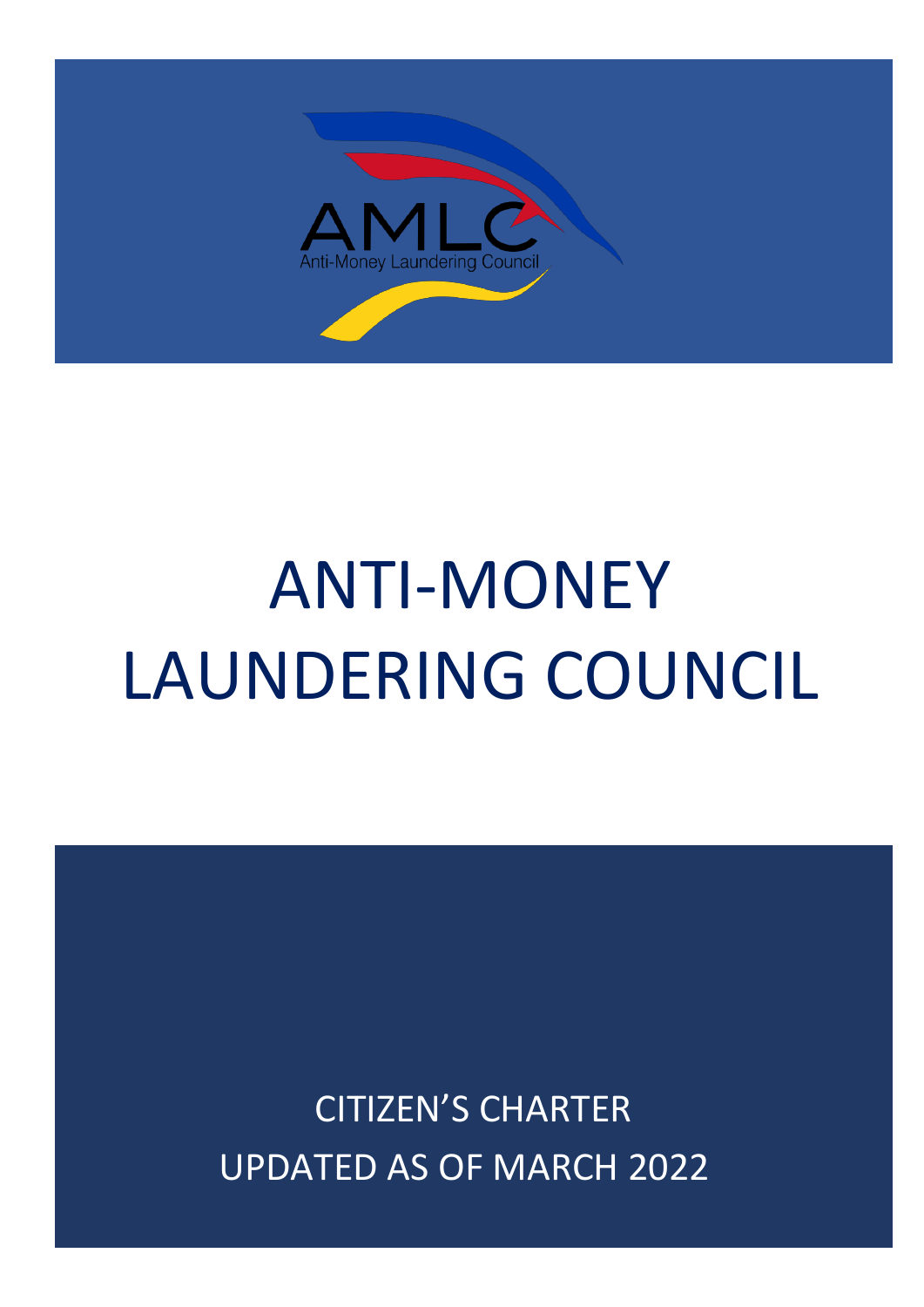



# ANTI-MONEY LAUNDERING COUNCIL

# **CITIZEN'S CHARTER HANDBOOK** 2022 Edition

Page **1** of **48**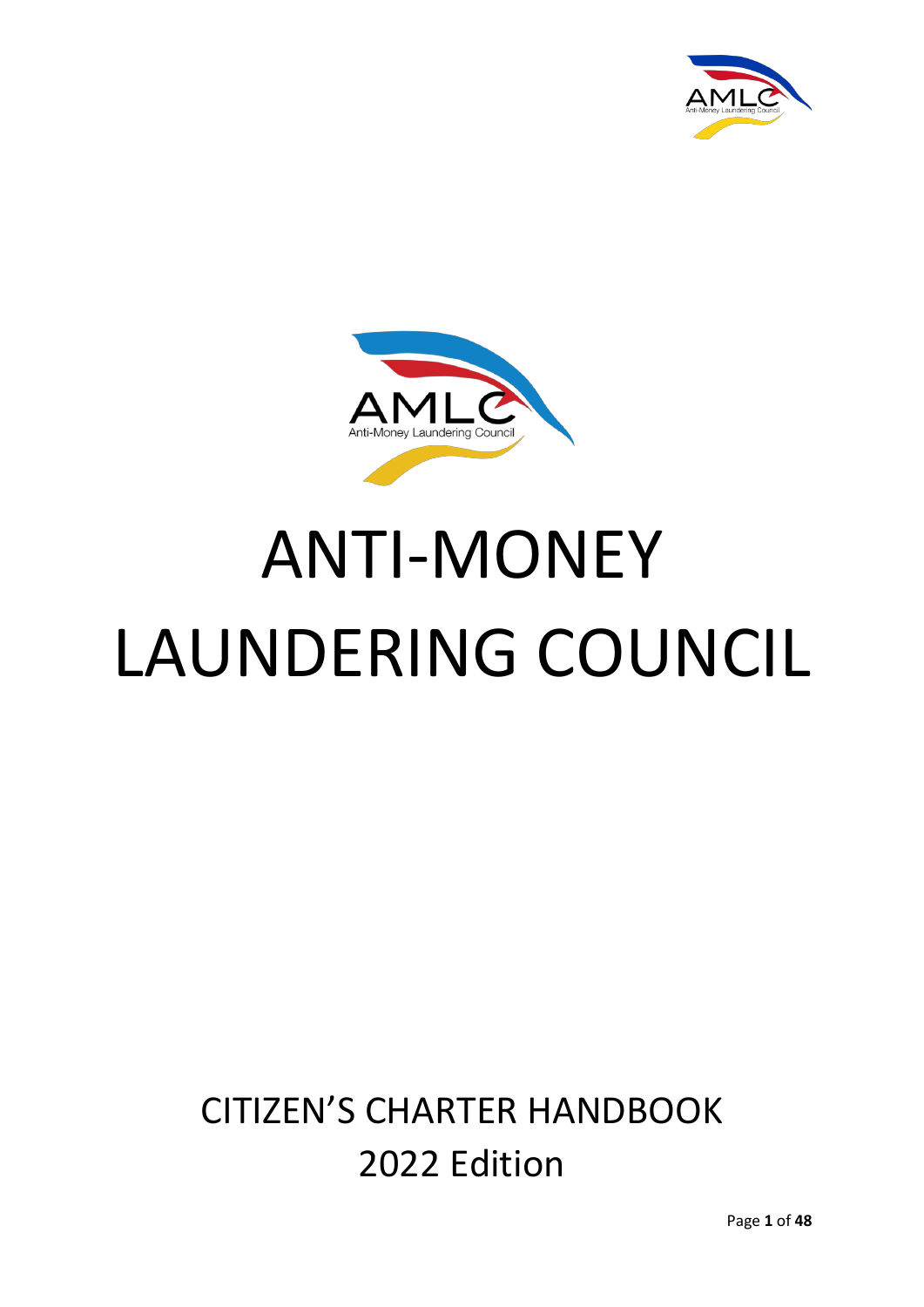

## **I. Mandate**

In line with the State's policies to protect and preserve the integrity of the Philippine Financial System, including the confidentiality of bank accounts and to ensure that the Philippines shall not be used as a money laundering site for the proceeds of any unlawful activity, the AMLC is tasked to implement Republic Act No. 9160, otherwise known as the Anti-Money Laundering Act of 2001, as amended (AMLA), and Republic Act No. 10168, otherwise known as the Terrorism Financing Prevention and Suppression Act of 2012 (TFPSA).

The AMLC performs several functions under the AMLA. This includes being an anti-money laundering/countering terrorism financing (AML/CTF) authority, financial intelligence unit (FIU), money laundering/terrorism financing (ML/TF) investigator, government representative on ML/TF cases, implementor of targeted financial sanctions, and as an asset management unit.

#### **II. Vision**

We envision AMLC to be globally recognized as the anti-money laundering and counter-terrorism financing authority and partner for a crime-free financial system for the Filipino people.

The AMLC envisions itself as an institution that is known internationally as the Philippine's lead agency in terms of AML/CTF and an important contributor in ensuring that the country's financial system is crime-free, law-abiding and responsive to the needs of its people.

#### **III. Mission**

The AMLC protects and preserves the integrity of the Philippine financial system through financial intelligence and investigation, prosecution of money laundering, terrorism and proliferation financing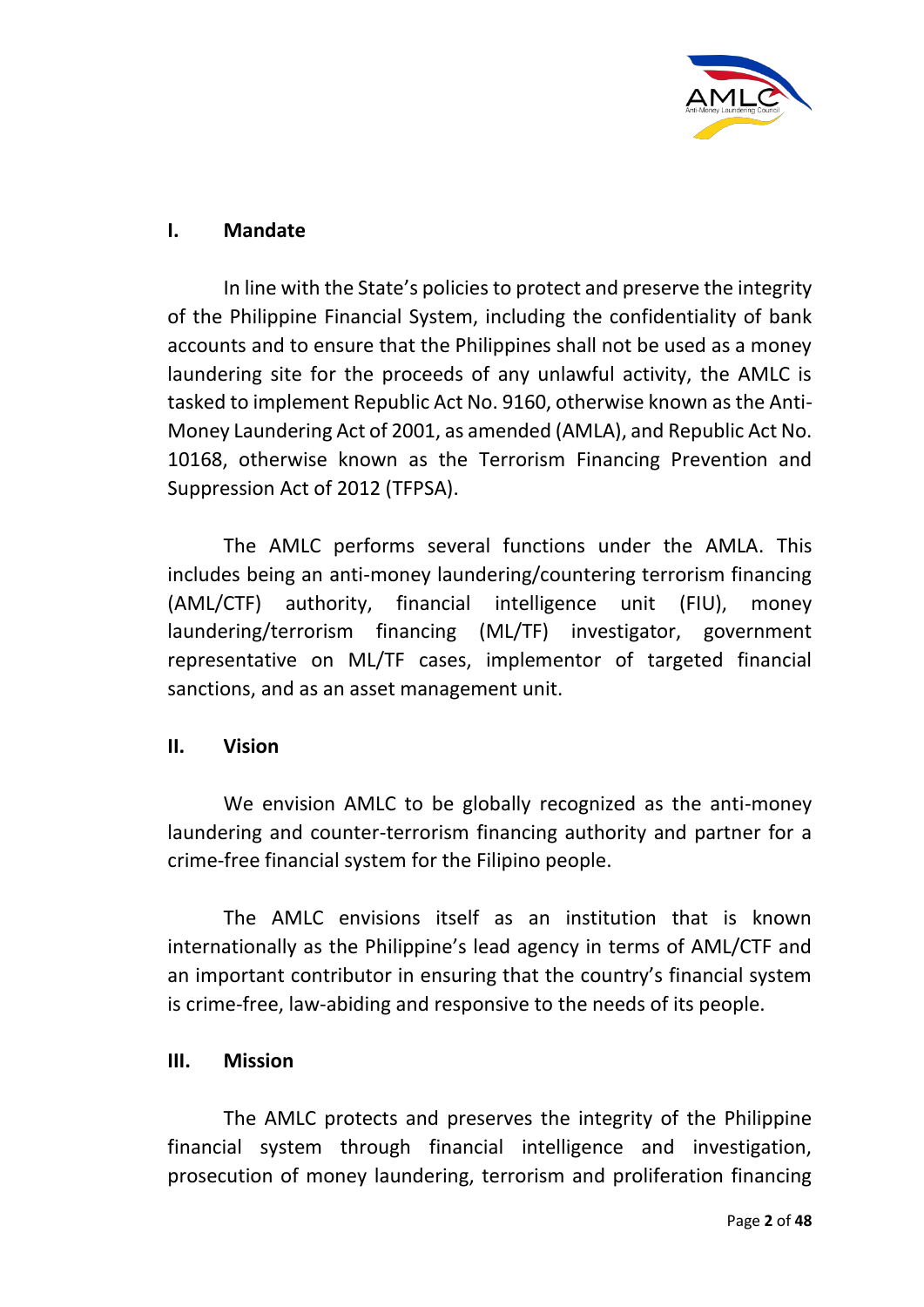

activities, ensuring compliance of covered persons with ML/TF laws and extension of international cooperation.

The AMLC exists to ensure that the country's financial system is protected against ML/TF, its capabilities are in the areas of financial intelligence and investigation, prosecution of ML/TF activities and partnerships with covered persons for compliance to national laws and international standards.

### **IV. Service Pledge**

The AMLC commits to:

- 1. Provide efficient and responsive answers for the general's public queries regarding the AMLA, the TFPSA, its implementing rules, regulations, and issuances;
- 2. Develop and carry-out educational programs, carry-out capacity building activities, and effectively conduct AML/CTF training system for public and private stakeholders;
- 3. Ensure that AMLC personnel are always willing, available and ready to provide speedy assistance and guidance to law enforcement partners, government and private stakeholders, and the general public; and
- 4. Ensure that all applicants or requesting parties who are within the premises of the office or agency concerned prior to the end of official working hours and during lunch break shall be attended to.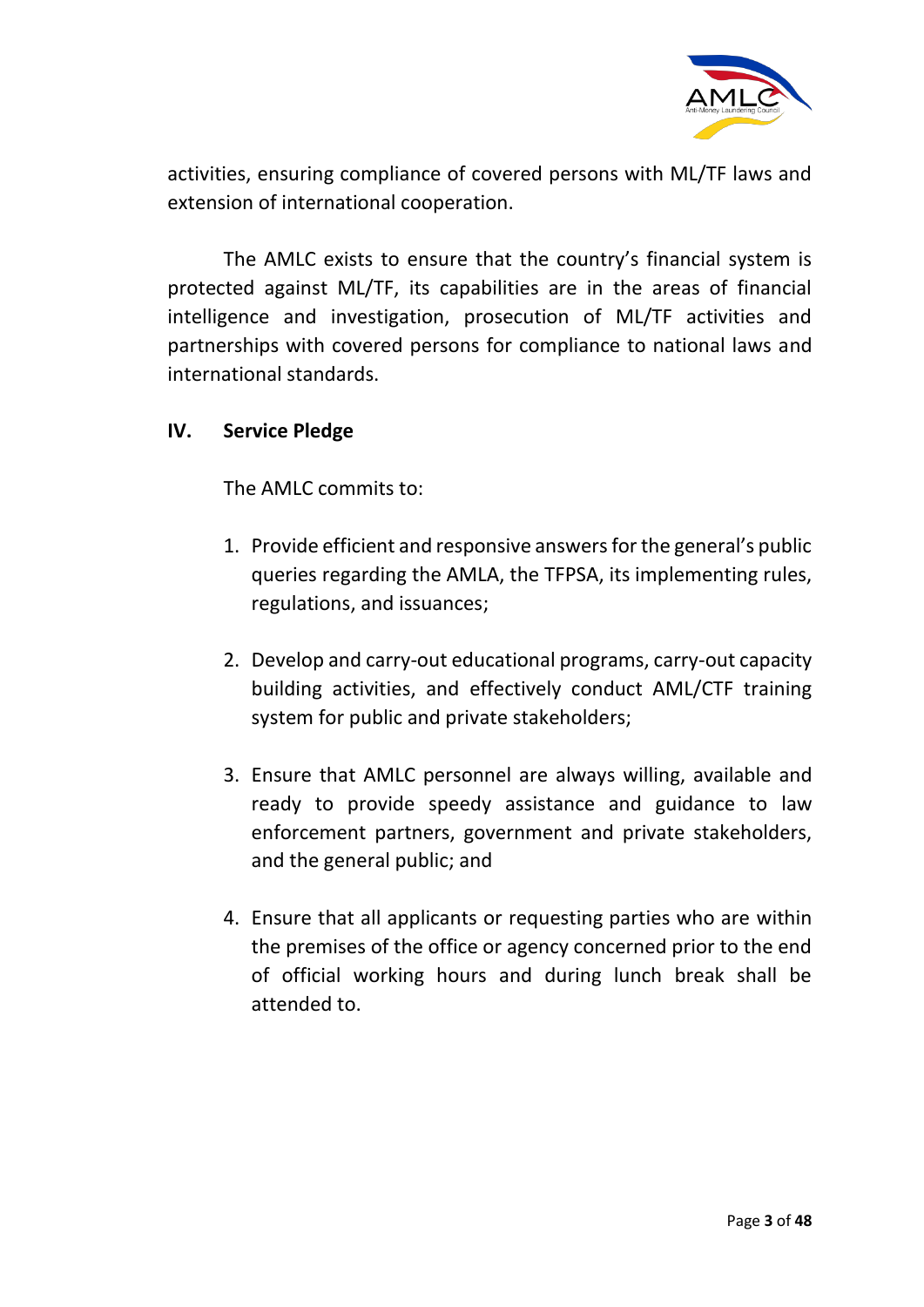

#### **V. List of Frontline Services**

#### **External Services**

The Compliance and Supervision Group-Data Collection and Management Unit (CSG-DCMU) provides the following services:

| <b>SERVICES</b>                                           | PAGE |
|-----------------------------------------------------------|------|
| ACCESSING AND UPLOADING REGISTRATION                      | 7    |
| REQUIREMENTS THROUGH THE AMLC PORTAL                      |      |
| <b>FOR CERTIFICATE OF REGISTRATION (COR)</b>              |      |
| ACCESSING AND UPLOADING REGISTRATION                      | 9    |
| REQUIREMENTS THROUGH THE AMLC PORTAL                      |      |
| <b>PROVISIONAL CERTIFICATE</b><br><b>FOR</b><br><b>OF</b> |      |
| <b>REGISTRATION (PCOR)</b>                                |      |
| <b>ISSUANCE OF A COR FOR DESIGNATED NON-</b>              | 12   |
| FINANCIAL BUSINESSES AND PROFESSIONS                      |      |
| (DNFBPS)                                                  |      |
| QUERIES ON THE AMLC REGISTRATION AND                      | 15   |
| <b>REPORTING GUIDELINES (ARRG)</b>                        |      |

The Commitments and Policy Group-Capacity Building and Communications Staff (CPG-CBCS) provides the following services:

| <b>SERVICES</b>                              | PAGE |
|----------------------------------------------|------|
| <b>ACCREDITATION OF E-LEARNING PROVIDERS</b> | 18   |
| <b>ACCREDITATION OF EXTERNAL TRAINERS</b>    | 21   |
| ACCREDITATION OF INSTITUTIONAL TRAINING      | 24   |
| <b>PROVIDERS</b>                             |      |
| <b>REQUESTS FOR LECTURERS</b>                | 27   |
| <b>REQUESTS FOR TRAINING EVENTS</b>          | 28   |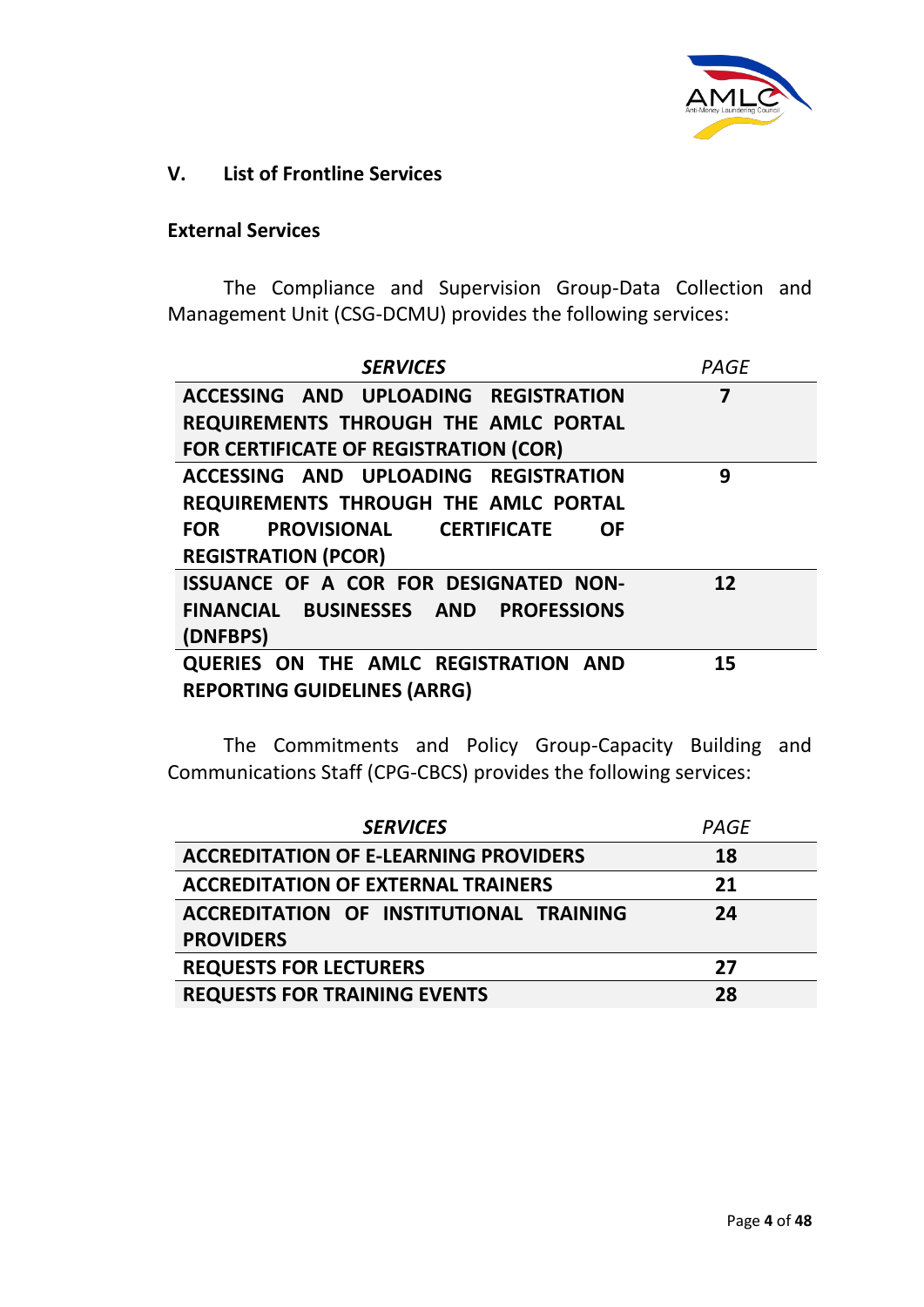

The Counseling, Adjudication, and Mutual Legal Assistance Unit (CAMU) provides the following service:

| <b>SERVICES</b>                           | PAGF |
|-------------------------------------------|------|
| REQUESTS UNDER THE EXECUTIVE ORDER NO. 2, | 32   |
| SERIES OF 2016 THROUGH THE FREEDOM OF     |      |
| <b>INFORMATION (FOI) PORTAL</b>           |      |

#### **Internal Services**

The Counseling, Adjudication, and Mutual Legal Assistance Unit (CAMU) provides the following services:

| <b>SERVICES</b>                      | PAGE |
|--------------------------------------|------|
| <b>REQUESTS FOR CONTRACT REVIEWS</b> | 36   |

The Enterprise Technology Management Group (ETMG) provides the following services:

| <b>SERVICES</b>                  | PAGF |
|----------------------------------|------|
| AD HOC DATABASE QUERY REQUESTS   | 40   |
| <b>END-USER SUPPORT SERVICES</b> | 47   |
| <b>WHITELISTING OF WEBSITES</b>  | 43   |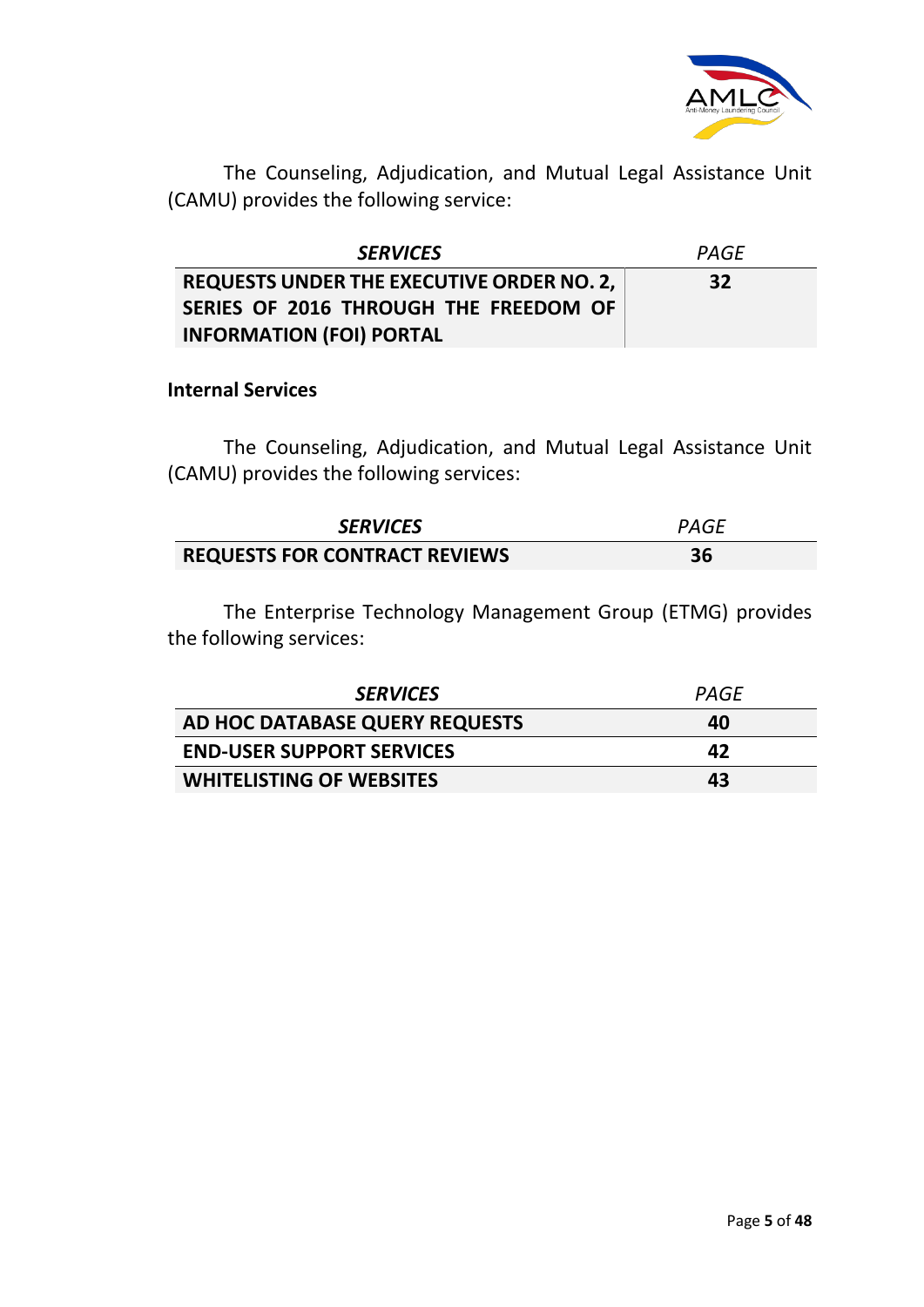

# Compliance and Supervision Group-Data Collection and Management Unit (CSG-DCMU) External Services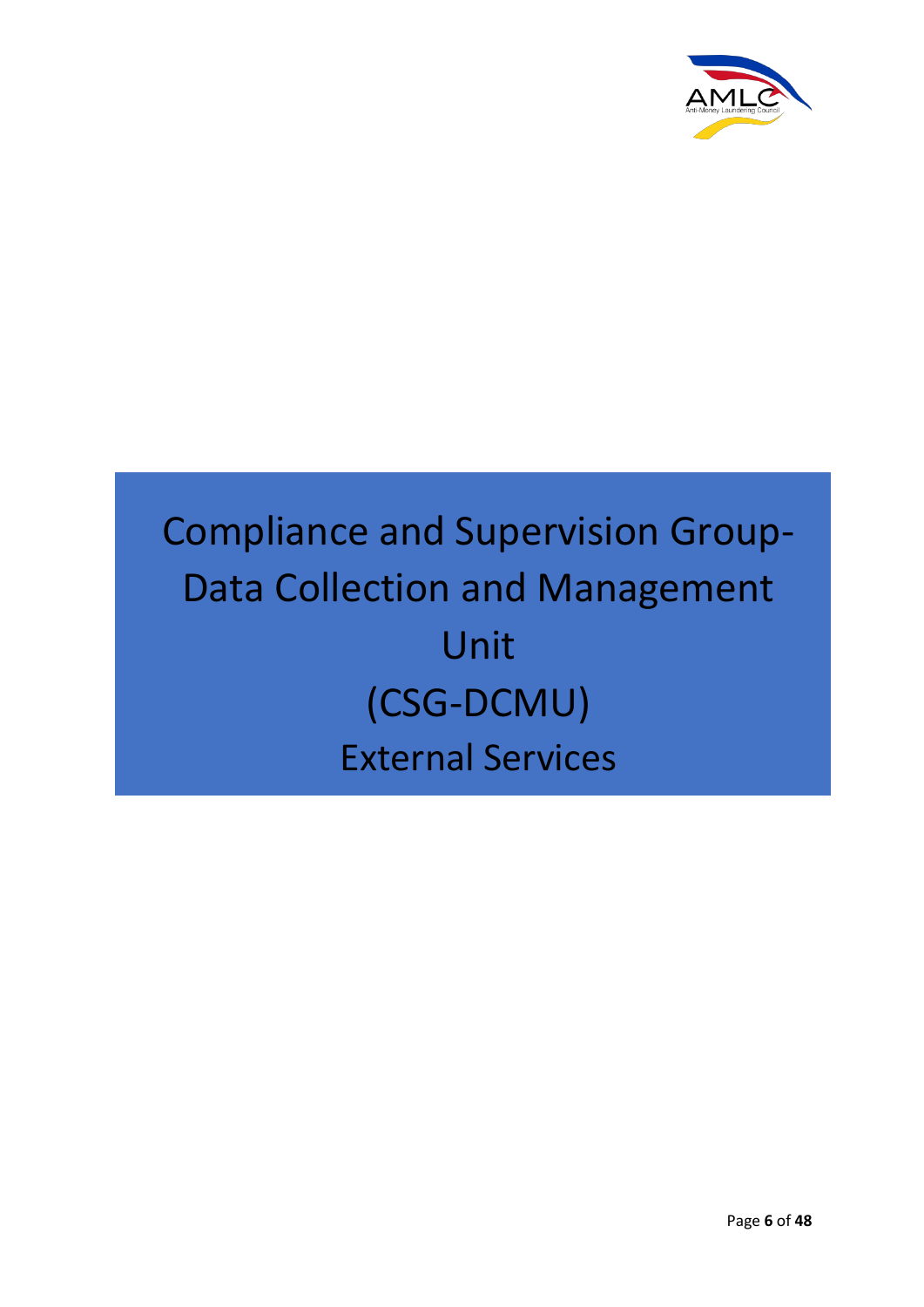

# **1. Accessing and Uploading Registration Requirements Through the AMLC Portal for Certificate of Registration (COR)**

In line with the AMLC's function of requiring, receiving and analyzing covered transaction reports (CTRs) and suspicious transaction reports (STRs), covered persons (CP) are required to register with the AMLC's Online Registration System (ORS). Each entity has a Compliance Officer (CO), Associated Person (AP) or Primary Designated Officer (PDO) that transacts with the AMLC for the issuance of the COR.

| <b>Office or Division:</b>                  |                            | Compliance Supervision Group - Data Collection and             |
|---------------------------------------------|----------------------------|----------------------------------------------------------------|
|                                             | <b>Management Unit</b>     |                                                                |
| <b>Classification:</b>                      | Simple                     |                                                                |
| <b>Type of Transaction:</b>                 | G2B, G2C                   |                                                                |
| Who may avail:                              |                            | Persons supervised or regulated by the Bangko Sentral ng       |
|                                             | Pilipinas (BSP);           |                                                                |
|                                             |                            | Persons supervised or regulated by the Securities and          |
|                                             | Exchange Commission (SEC); |                                                                |
|                                             |                            | Persons supervised or regulated by the<br>Insurance            |
|                                             | Commission (IC); and       |                                                                |
|                                             |                            | Offshore gaming operators, as well as their service providers, |
|                                             |                            | supervised, accredited or regulated by the Philippine          |
|                                             |                            | Amusement and Gaming Corporation (PAGCOR) or any other         |
|                                             | government agency          |                                                                |
| <b>CHECKLIST OF REQUIREMENTS</b>            |                            | <b>WHERE TO SECURE</b>                                         |
|                                             |                            |                                                                |
| 1. Valid electronic mail (e-mail) address   |                            | From the applicant/representative                              |
| 2. Public Key obtained using the GNU        |                            | https://portal.amlc.gov.ph/amlc/                               |
| Privacy Guard (GPG) Software                |                            |                                                                |
| 3. Credential Requirements:                 |                            |                                                                |
| 3.a                                         |                            | From the applicant/representative, as                          |
| Notarized Secretary's Certificate of the    |                            | applicable $1$                                                 |
| Board/Partnership resolution indicating the |                            |                                                                |
| appointment of the CO/AP/PDO                |                            |                                                                |
| 3.b.1                                       |                            |                                                                |
| Department of Trade and Industry            |                            |                                                                |

<sup>1</sup> For Securities and Exchange Commission-registered CPs.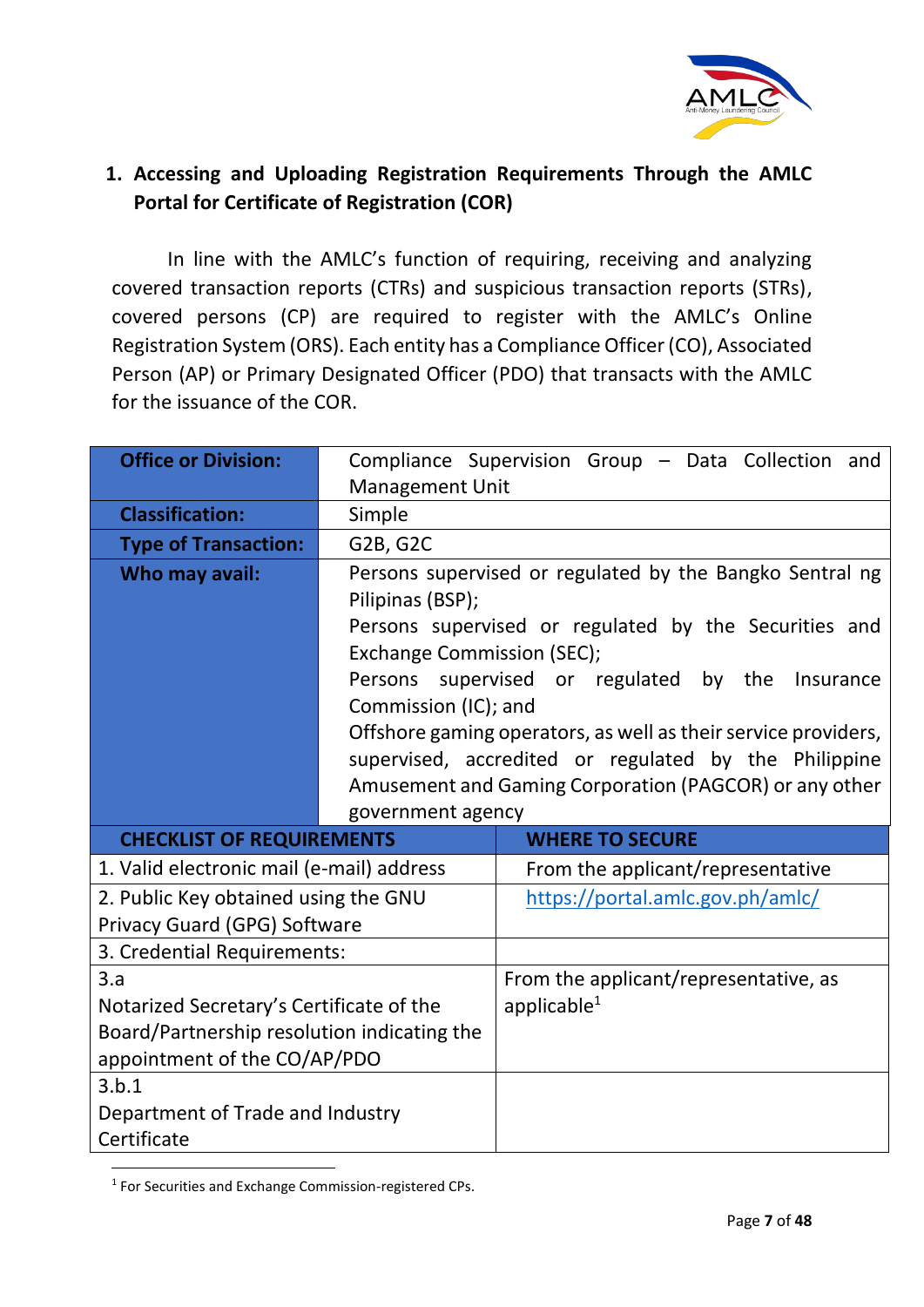

| 3.b.2<br>Notarized document signed by the owner<br>designating CO for the DTI-registered<br>proprietorship |                      | From the applicant/representative, as<br>applicable $2$ |                   |                           |
|------------------------------------------------------------------------------------------------------------|----------------------|---------------------------------------------------------|-------------------|---------------------------|
|                                                                                                            |                      |                                                         |                   |                           |
|                                                                                                            | <b>AGENCY</b>        | <b>FEES TO</b>                                          | <b>PROCESSING</b> | <b>PERSON</b>             |
|                                                                                                            | <b>ACTIONS</b>       | <b>BE PAID</b>                                          | <b>TIME</b>       | <b>RESPONSIBLE</b>        |
| 1. Client visits AMLC                                                                                      | 1. Agency allows     | <b>None</b>                                             | None $3$          | Bank Officer <sup>4</sup> |
| website and clicks                                                                                         | access for the       |                                                         |                   |                           |
| "Register tab".                                                                                            | individual to        |                                                         |                   |                           |
|                                                                                                            | access the portal.   |                                                         |                   |                           |
| 2. Client uploads                                                                                          | 2. CSG-DCMU          | <b>None</b>                                             | 5 minutes         | Bank Officer <sup>5</sup> |
| requested                                                                                                  | receives the         |                                                         |                   |                           |
| information/application                                                                                    | online               |                                                         |                   |                           |
| on the portal.                                                                                             | applications and     |                                                         |                   |                           |
|                                                                                                            | requirements.        |                                                         |                   |                           |
|                                                                                                            |                      |                                                         |                   |                           |
| 3. Client exits the                                                                                        | 3.1 CSG-DCMU         | <b>None</b>                                             | 2 days and        | <b>Bank Officer</b>       |
| portal.                                                                                                    | classifies           |                                                         | 7 hours           |                           |
|                                                                                                            | application based    |                                                         |                   |                           |
|                                                                                                            | on CP category       |                                                         |                   |                           |
|                                                                                                            |                      |                                                         |                   |                           |
|                                                                                                            | 3.2 CSG-DCMU         |                                                         |                   |                           |
|                                                                                                            | creates or           |                                                         |                   |                           |
|                                                                                                            | updates the          |                                                         |                   |                           |
|                                                                                                            | covered person's     |                                                         |                   |                           |
|                                                                                                            | profile in the       |                                                         |                   |                           |
|                                                                                                            | Library              |                                                         |                   |                           |
|                                                                                                            | Maintenance          |                                                         |                   |                           |
|                                                                                                            | System. <sup>6</sup> |                                                         |                   |                           |

<sup>&</sup>lt;sup>2</sup> For Department of Trade and Industry (DT)-registered single proprietors.

<sup>&</sup>lt;sup>3</sup> Access to the website is automatic as long as one has a stable internet or data connection.

<sup>&</sup>lt;sup>4</sup> The Bank Officer is responsible in providing guidance/instructions to the client on how to access the AMLC portal if client is within the premises of the AMLC.

<sup>5</sup> *Ibid.*

<sup>&</sup>lt;sup>6</sup> The creation of a covered person's profile pertains to new applications for Certificates of Registration (COR) or Provisional Certificates of Registration (PCOR) accepted through the portal. The updating of a covered person's profile pertains to renewal of applications for COR/PCOR accepted through the portal.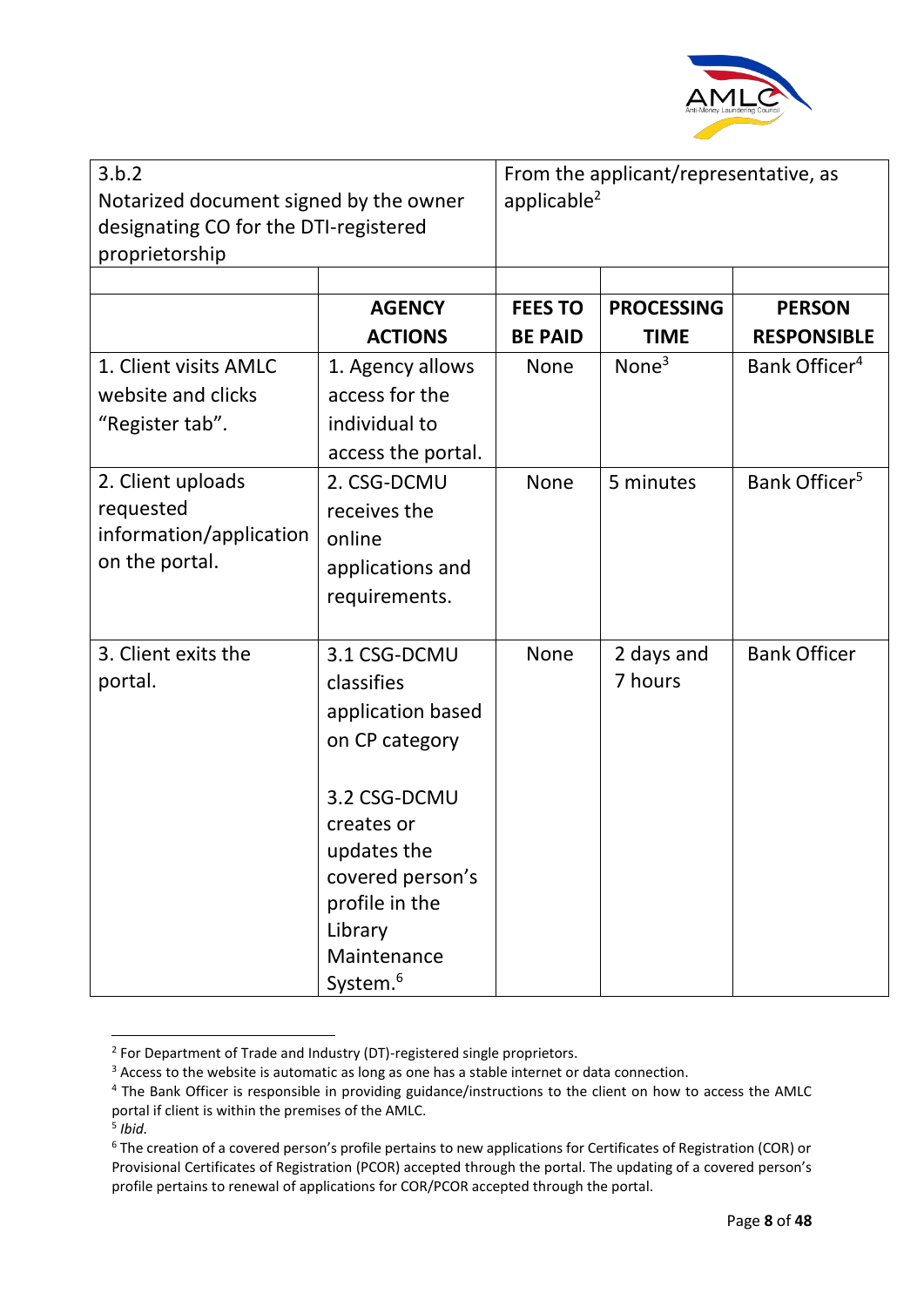

| 4. Client is provided   | 4. CSG-DCMU      | <b>None</b> |             | <b>Bank Officer</b> |
|-------------------------|------------------|-------------|-------------|---------------------|
| with a system-          | verifies         |             |             |                     |
| generated reference     | completeness     |             |             |                     |
| number to follow-up     | and accuracy of  |             |             |                     |
| status of registration. | provided         |             |             |                     |
|                         | information. $7$ |             |             |                     |
| 5. Client receives a    | 4. CSG-DCMU      | <b>None</b> | 5 minutes   | <b>Bank Officer</b> |
| system-generated        | sends the COR in |             |             |                     |
| email regarding the     | PDF form to the  |             |             |                     |
| approval.               | client.          |             |             |                     |
|                         | Total            |             | 2 days, $7$ |                     |
|                         |                  |             | hours and 7 |                     |
|                         |                  |             | minutes     |                     |

# **2. Accessing and Uploading Registration Requirements Through the AMLC Portal for Provisional Certificate of Registration (PCOR)**

Bangko Sentral ng Pilipinas (BSP) Circular No. 1039, series of 2019, directed the submission of the PCOR with the AMLC as a pre-requisite for registration with the BSP. This process is applicable to BSP-supervised moneyservice businesses and pawnshops.

The requirements are also applicable to Designated Non-Financial Businesses and Professions (DNFBPs) as identified under the 2021 DNFBP Guidelines<sup>8</sup>. Under the 2021 DNFBP Guidelines, the PCOR is valid for six (6) months, with a one-time extension for up to 6 months upon written request with justification to the Executive Director or Officer-in-Charge of the AMLC.<sup>9</sup>

| <b>Office or Division:</b>  | Compliance Supervision Group - Data Collection and |
|-----------------------------|----------------------------------------------------|
|                             | <b>Management Unit</b>                             |
| <b>Classification:</b>      | Simple                                             |
| <b>Type of Transaction:</b> | G2B, G2C                                           |

 $<sup>7</sup>$  This refers to an assessment of complete and sufficient documents and information. Any incomplete</sup> documents submitted through the portal shall not be accepted for actual processing of the application and shall not be counted towards the processing time of this step.

<sup>8</sup> AMLC Regulatory Issuance No. 3, series of 2021 dated 26 May 2021

<sup>9</sup> Section 49, 2021 DNFBP Guidelines.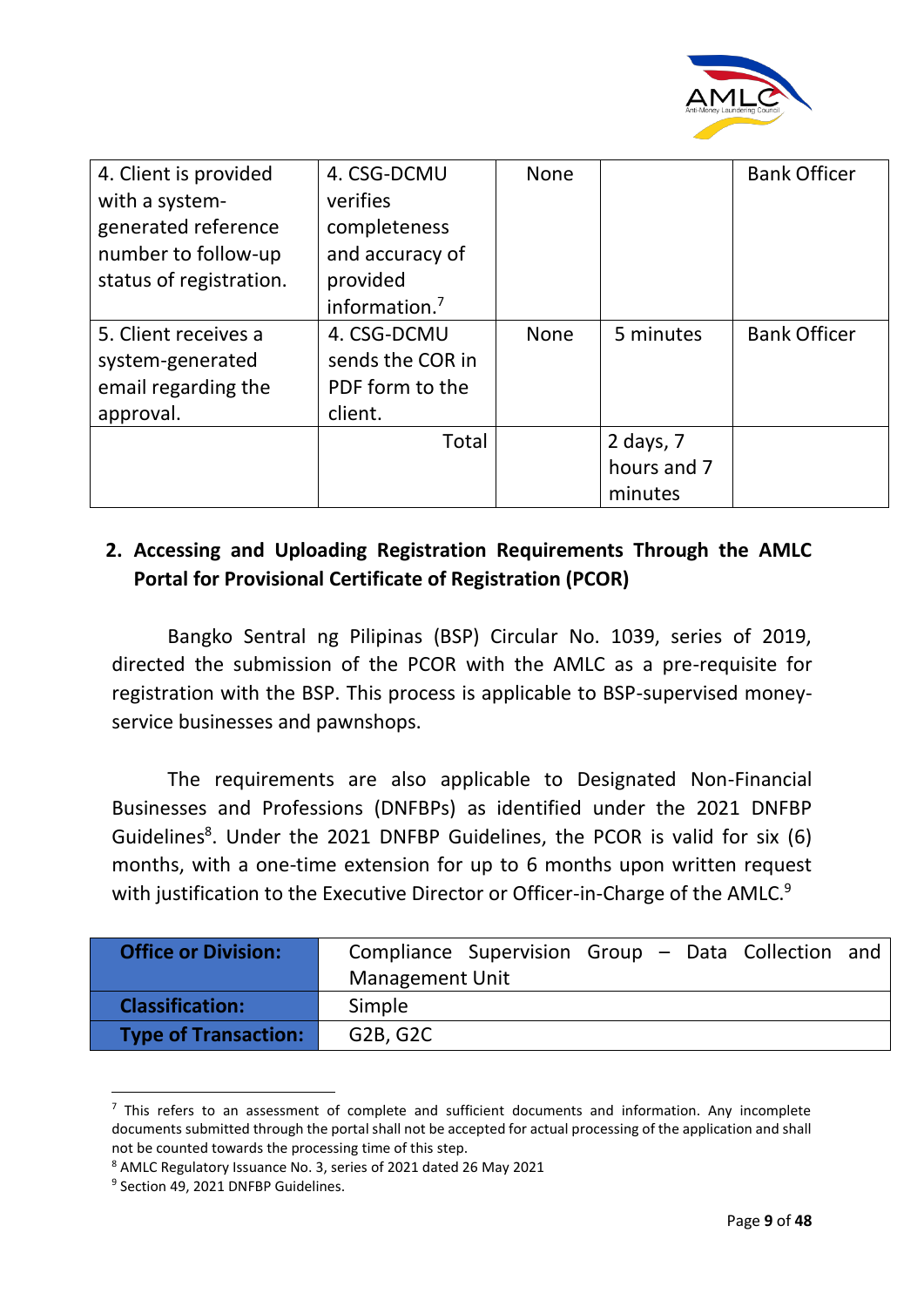

| Who may avail:                              | Persons supervised or regulated by the Bangko Sentral ng<br>Pilipinas (BSP) classified as money-service businesses or<br>pawnshops; <sup>10</sup><br>Jewelry dealers in precious metals;<br>Jewelry dealers in precious stones;<br>Company service providers as described under Section<br>$3(a)(6)$ of the AMLA,<br>Persons as described under Section $3(a)(7)$ of the AMLA;<br>Casinos, including internet and ship-based casinos with<br>respect to their casino cash transactions related to their<br>gaming operations;<br>Real Estate Developers; and<br><b>Real Estate Brokers</b> |                                       |  |  |
|---------------------------------------------|--------------------------------------------------------------------------------------------------------------------------------------------------------------------------------------------------------------------------------------------------------------------------------------------------------------------------------------------------------------------------------------------------------------------------------------------------------------------------------------------------------------------------------------------------------------------------------------------|---------------------------------------|--|--|
| <b>CHECKLIST OF REQUIREMENTS</b>            |                                                                                                                                                                                                                                                                                                                                                                                                                                                                                                                                                                                            | <b>WHERE TO SECURE</b>                |  |  |
| 1. Valid electronic mail (e-mail) address   |                                                                                                                                                                                                                                                                                                                                                                                                                                                                                                                                                                                            | From the applicant/representative     |  |  |
| 2. Public Key obtained using the GNU        |                                                                                                                                                                                                                                                                                                                                                                                                                                                                                                                                                                                            | https://portal.amlc.gov.ph/amlc/      |  |  |
| Privacy Guard (GPG) Software                |                                                                                                                                                                                                                                                                                                                                                                                                                                                                                                                                                                                            |                                       |  |  |
| 3. Notarized Deeds of Undertaking of the    |                                                                                                                                                                                                                                                                                                                                                                                                                                                                                                                                                                                            | Annexes B and C of the 2021 DNFBP     |  |  |
| entity signed by the                        |                                                                                                                                                                                                                                                                                                                                                                                                                                                                                                                                                                                            | Guidelines, accessible at             |  |  |
| proprietor/partners/president/directors     |                                                                                                                                                                                                                                                                                                                                                                                                                                                                                                                                                                                            | http://www.amlc.gov.ph/               |  |  |
| 4. Certificate of Designation as Compliance |                                                                                                                                                                                                                                                                                                                                                                                                                                                                                                                                                                                            | From the applicant/representative     |  |  |
| Officer (CO), Associated Person (PO) or     |                                                                                                                                                                                                                                                                                                                                                                                                                                                                                                                                                                                            |                                       |  |  |
| <b>Primary Designated Officer (PDO)</b>     |                                                                                                                                                                                                                                                                                                                                                                                                                                                                                                                                                                                            |                                       |  |  |
| 5. Credential Requirements:                 |                                                                                                                                                                                                                                                                                                                                                                                                                                                                                                                                                                                            |                                       |  |  |
| 5.a.1                                       |                                                                                                                                                                                                                                                                                                                                                                                                                                                                                                                                                                                            | From the applicant/representative, as |  |  |
| Notarized Secretary's Certificate of the    |                                                                                                                                                                                                                                                                                                                                                                                                                                                                                                                                                                                            | applicable <sup>11</sup>              |  |  |
| Board/Partnership resolution indicating the |                                                                                                                                                                                                                                                                                                                                                                                                                                                                                                                                                                                            |                                       |  |  |
| appointment of the CO/AP/PDO                |                                                                                                                                                                                                                                                                                                                                                                                                                                                                                                                                                                                            |                                       |  |  |
| 5.a.2                                       |                                                                                                                                                                                                                                                                                                                                                                                                                                                                                                                                                                                            |                                       |  |  |
| Most Recent Articles of Incorporation and   |                                                                                                                                                                                                                                                                                                                                                                                                                                                                                                                                                                                            |                                       |  |  |
| <b>General Information Sheet</b>            |                                                                                                                                                                                                                                                                                                                                                                                                                                                                                                                                                                                            |                                       |  |  |
| 5.b.1                                       |                                                                                                                                                                                                                                                                                                                                                                                                                                                                                                                                                                                            | From the applicant/representative, as |  |  |
| Department of Trade and Industry            |                                                                                                                                                                                                                                                                                                                                                                                                                                                                                                                                                                                            | applicable <sup>12</sup>              |  |  |
| Certificate                                 |                                                                                                                                                                                                                                                                                                                                                                                                                                                                                                                                                                                            |                                       |  |  |

<sup>&</sup>lt;sup>10</sup> Simultaneous registration for a COR may be availed of under Process 1 (Accessing and Uploading Registration Requirements through the AMLC Portal for COR).

<sup>&</sup>lt;sup>11</sup> For Securities and Exchange Commission-registered CPs.

 $12$  For Department of Trade and Industry (DT)-registered single proprietors.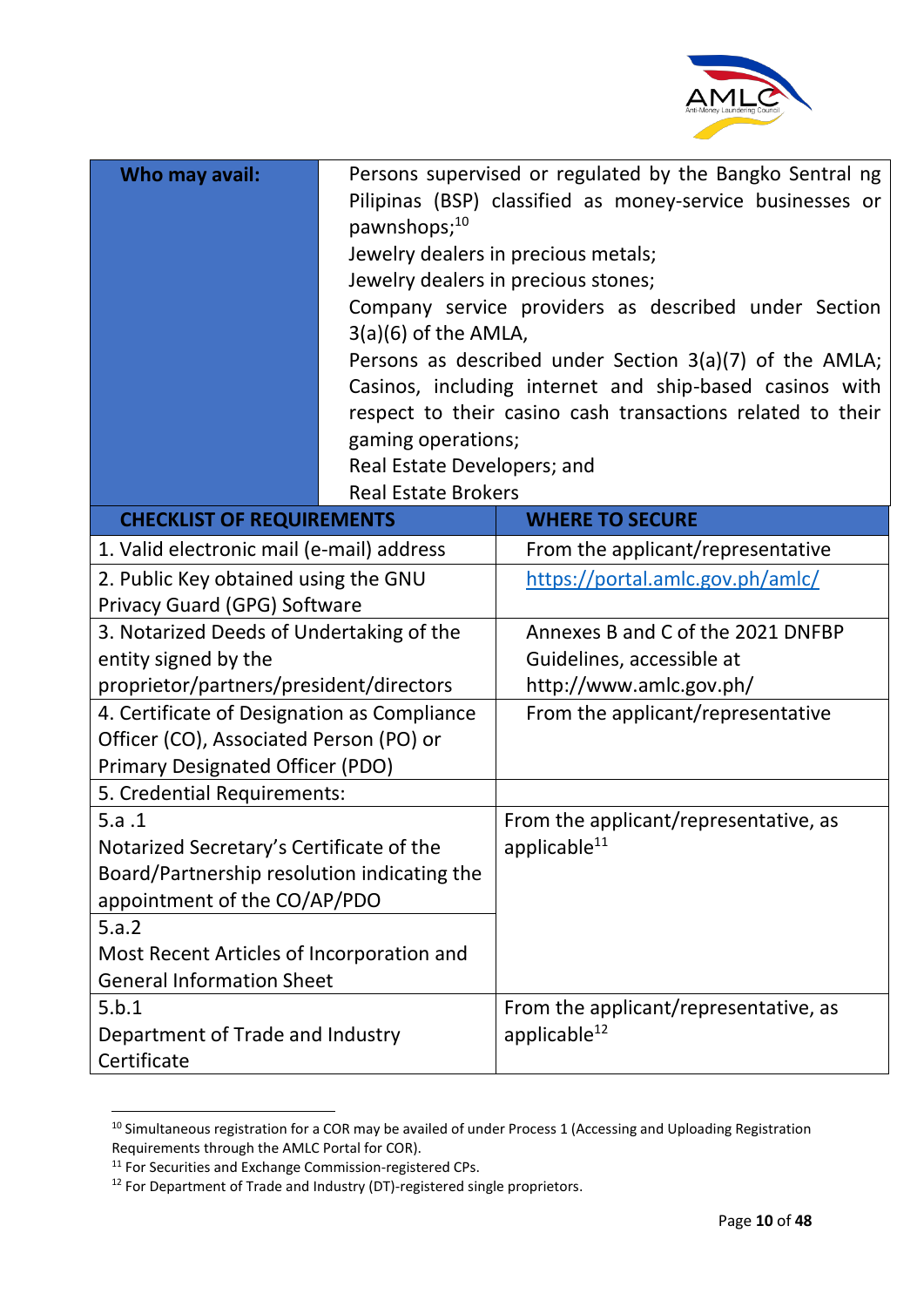

| 5.b.2<br>Notarized document signed by the owner<br>designating CO for the DTI-registered<br>proprietorship                                                      |                                                                                                                                                         |                                                             |                           |                                                          |
|-----------------------------------------------------------------------------------------------------------------------------------------------------------------|---------------------------------------------------------------------------------------------------------------------------------------------------------|-------------------------------------------------------------|---------------------------|----------------------------------------------------------|
| 5.c<br>Proof of Registration from the Cooperative<br><b>Development Authority</b>                                                                               |                                                                                                                                                         | From the applicant/representative, as<br>applicable         |                           |                                                          |
| 5.d<br>Real Estate Broker's Certificate of<br><b>Registration OR License</b>                                                                                    |                                                                                                                                                         | From the applicant/representative, as<br>applicable $^{13}$ |                           |                                                          |
|                                                                                                                                                                 | <b>AGENCY</b>                                                                                                                                           | <b>FEES TO</b>                                              | <b>PROCESSING</b>         | <b>PERSON</b>                                            |
|                                                                                                                                                                 | <b>ACTIONS</b>                                                                                                                                          | <b>BE PAID</b>                                              | <b>TIME</b>               | <b>RESPONSIBLE</b>                                       |
| 1. Client visits AMLC<br>website and clicks<br>"Register" tab or<br>"Login" tab.<br>2. Client uploads<br>requested<br>information/application<br>on the portal. | 1. Agency allows<br>access for the<br>individual to<br>access the portal.<br>2. CSG-DCMU<br>receives the<br>online<br>applications and<br>requirements. | <b>None</b><br><b>None</b>                                  | None $^{14}$<br>5 minutes | Bank Officer <sup>15</sup><br>Bank Officer <sup>16</sup> |
| 3. Client exits the<br>portal.                                                                                                                                  | 3.1 CSG-DCMU<br>classifies<br>application based<br>on CP category<br>3.2 CSG-DCMU<br>creates or<br>updates the<br>covered person's<br>profile in the    | <b>None</b>                                                 | 2 days and<br>7 hours     | <b>Bank Officer</b>                                      |

<sup>&</sup>lt;sup>13</sup> For entities registered with the Professional Regulation Commission.

<sup>&</sup>lt;sup>14</sup> Access to the website is automatic as long as one has a stable internet or data connection.

<sup>&</sup>lt;sup>15</sup> The Bank Officer is responsible in providing guidance/instructions to the client on how to access the AMLC portal if client is within the premises of the AMLC.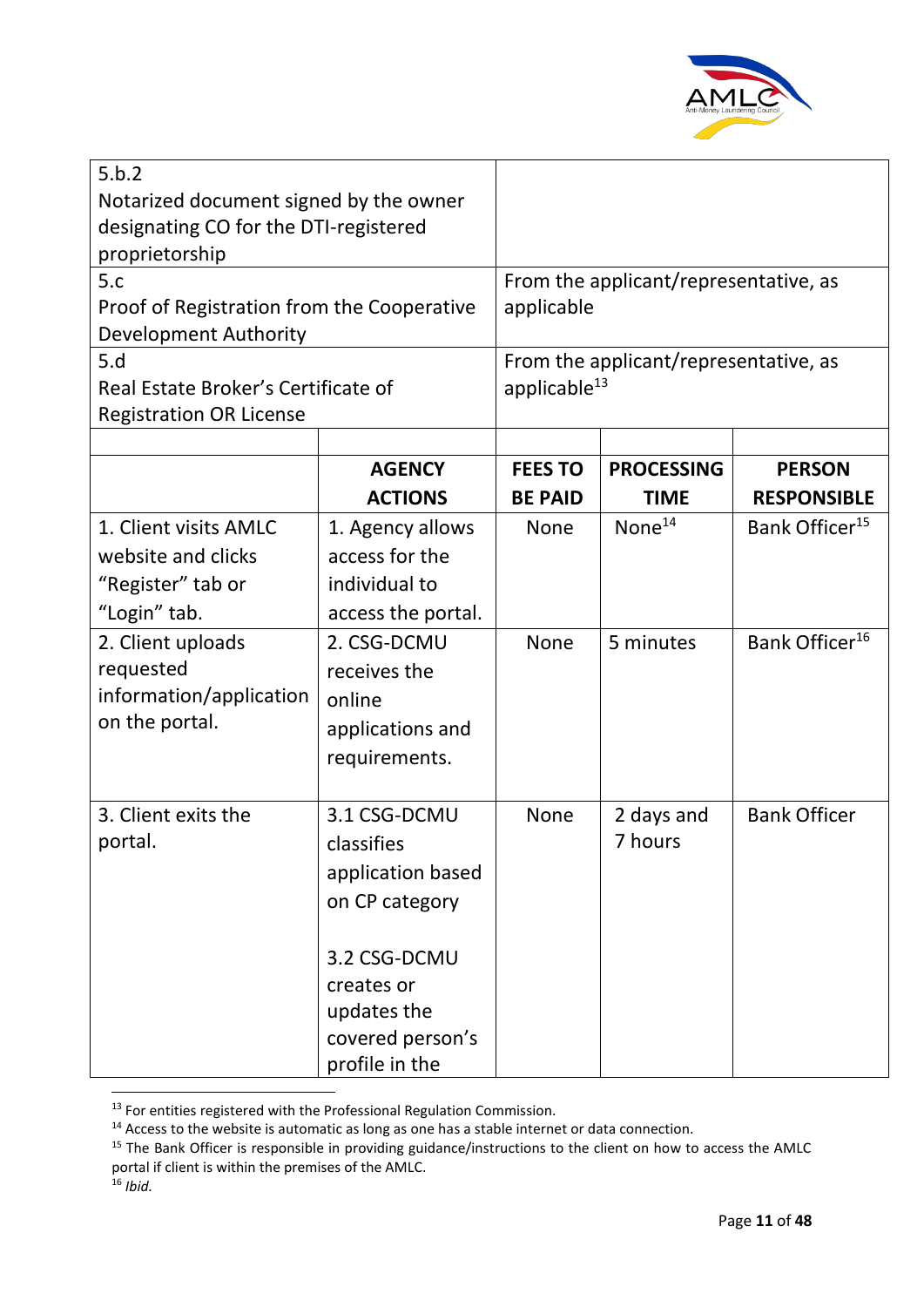![](_page_12_Picture_0.jpeg)

|                                                                                                                  | Library<br>Maintenance<br>System. $17$                                 |             |                                        |                     |
|------------------------------------------------------------------------------------------------------------------|------------------------------------------------------------------------|-------------|----------------------------------------|---------------------|
| 4. Client is provided<br>with a system-<br>generated reference<br>number to follow-up<br>status of registration. | 4. CSG-DCMU<br>verifies<br>completeness<br>and accuracy of<br>provided | <b>None</b> |                                        | <b>Bank Officer</b> |
|                                                                                                                  | information. $^{18}$                                                   |             |                                        |                     |
| 5. Client receives a<br>system-generated<br>email regarding the<br>approval.                                     | 4. CSG-DCMU<br>sends the PCOR<br>in PDF form to<br>the client.         | <b>None</b> | 5 minutes                              | <b>Bank Officer</b> |
|                                                                                                                  | Total                                                                  |             | 2 days, $7$<br>hours, and 7<br>minutes |                     |

## **3. Issuance of a COR For Designated Non-Financial Businesses and Professions (DNFBPs)**

Under Section 50 of the 2021 DNFBP Guidelines, an applicant DNFBP must complete its registration by submitting additional documentary requirements.

| <b>Office or Division:</b>  | Compliance Supervision Group - Data Collection and   |
|-----------------------------|------------------------------------------------------|
|                             | <b>Management Unit</b>                               |
| <b>Classification:</b>      | Simple                                               |
| <b>Type of Transaction:</b> | G2B, G2C                                             |
| Who may avail:              | Jewelry dealers in precious metals;                  |
|                             | Jewelry dealers in precious stones;                  |
|                             | Company service providers as described under Section |
|                             | $3(a)(6)$ of the AMLA,                               |

<sup>&</sup>lt;sup>17</sup> The creation of a covered person's profile pertains to new applications for Certificates of Registration (COR) or Provisional Certificates of Registration (PCOR) accepted through the portal. The updating of a covered person's profile pertains to renewal of applications for COR/PCOR accepted through the portal.<br><sup>18</sup> This refers to an assessment of complete and sufficient documents and information. Any incomplete

documents submitted through the portal shall not be accepted for actual processing of the application and shall not be counted towards the processing time of this step.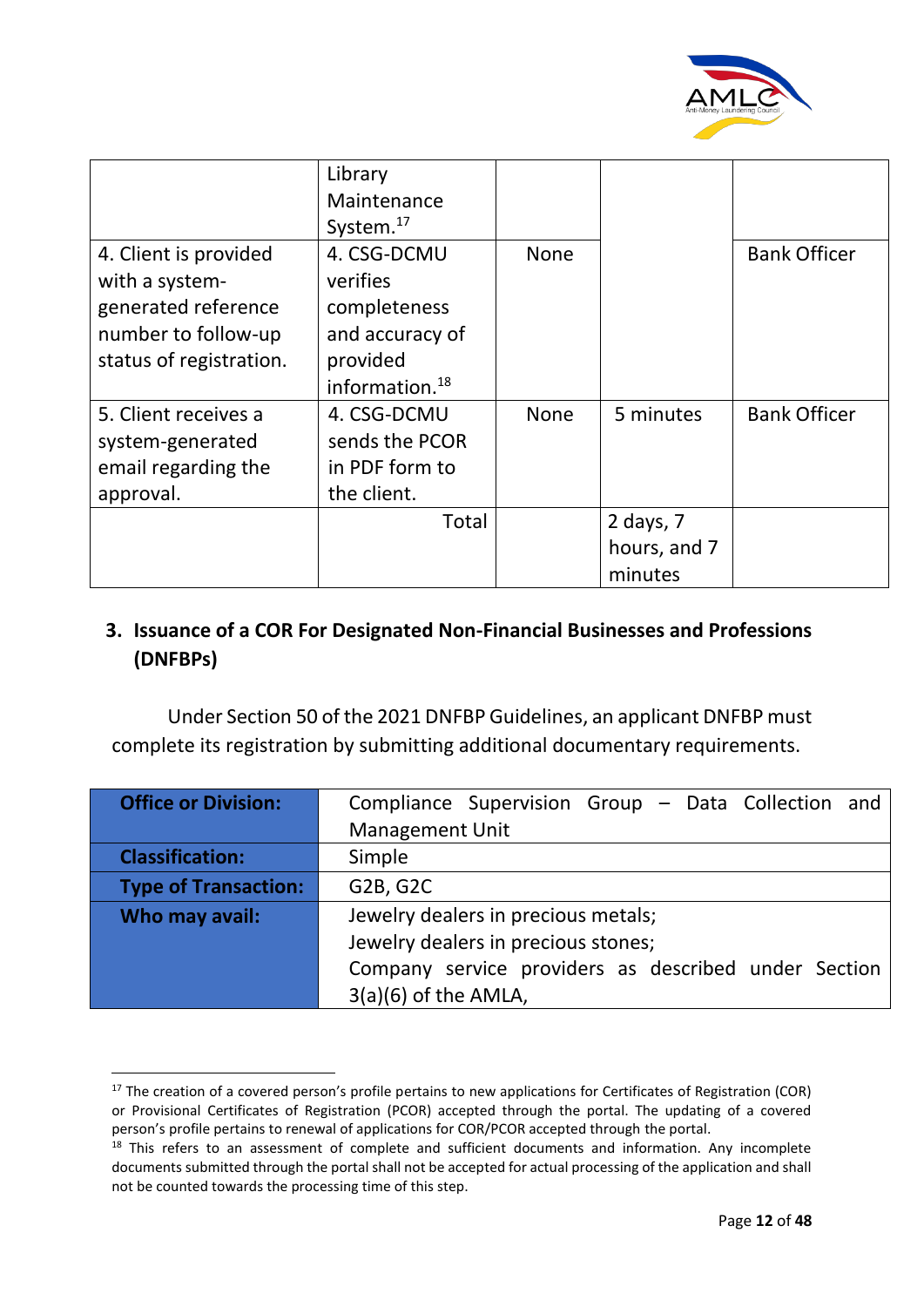![](_page_13_Picture_0.jpeg)

|                                                                                                                                                                                                                                                    | Persons as described under Section $3(a)(7)$ of the AMLA;<br>Casinos, including internet and ship-based casinos with<br>respect to their casino cash transactions related to their<br>gaming operations;<br>Real Estate Developers; and<br><b>Real Estate Brokers</b> |                                                                                 |                        |                            |  |
|----------------------------------------------------------------------------------------------------------------------------------------------------------------------------------------------------------------------------------------------------|-----------------------------------------------------------------------------------------------------------------------------------------------------------------------------------------------------------------------------------------------------------------------|---------------------------------------------------------------------------------|------------------------|----------------------------|--|
| <b>CHECKLIST OF REQUIREMENTS</b>                                                                                                                                                                                                                   |                                                                                                                                                                                                                                                                       |                                                                                 | <b>WHERE TO SECURE</b> |                            |  |
| 1. Copy of Business Registration or Permit<br><b>LGU City/Municipality Business Permit</b><br>from the City or Municipality currently<br>or Licensing Office<br>having jurisdiction over the place of<br>establishment and operation of the office |                                                                                                                                                                                                                                                                       |                                                                                 |                        |                            |  |
| 2. List of Operating Office Locations<br>From the applicant/representative                                                                                                                                                                         |                                                                                                                                                                                                                                                                       |                                                                                 |                        |                            |  |
| 3. Proof of attendance of the proprietor,<br>Schedule of seminars are accessible at<br>http://www.amlc.gov.ph/ <sup>19</sup><br>partners, directors and principal officer in<br>an Anti-Money Laundering (AML) seminar                             |                                                                                                                                                                                                                                                                       |                                                                                 |                        |                            |  |
| 4. Most recent clearance from the National<br>Bureau of Investigation or its equivalent in<br>a foreign jurisdiction, of all directors and<br>principal officers.                                                                                  |                                                                                                                                                                                                                                                                       | National Bureau of Investigation or its<br>equivalent in a foreign jurisdiction |                        |                            |  |
|                                                                                                                                                                                                                                                    |                                                                                                                                                                                                                                                                       |                                                                                 |                        |                            |  |
|                                                                                                                                                                                                                                                    | <b>AGENCY</b>                                                                                                                                                                                                                                                         | <b>FEES TO</b>                                                                  | <b>PROCESSING</b>      | <b>PERSON</b>              |  |
|                                                                                                                                                                                                                                                    | <b>ACTIONS</b>                                                                                                                                                                                                                                                        | <b>BE PAID</b>                                                                  | <b>TIME</b>            | <b>RESPONSIBLE</b>         |  |
| 1. Client submits the                                                                                                                                                                                                                              | 1.1 Agency                                                                                                                                                                                                                                                            | <b>None</b>                                                                     | 5 minutes $^{20}$      | Bank Officer <sup>21</sup> |  |
| additional documentary                                                                                                                                                                                                                             | receives the                                                                                                                                                                                                                                                          |                                                                                 |                        |                            |  |
| requirements                                                                                                                                                                                                                                       | additional                                                                                                                                                                                                                                                            |                                                                                 |                        |                            |  |
| enumerated above.                                                                                                                                                                                                                                  | documents                                                                                                                                                                                                                                                             |                                                                                 |                        |                            |  |
|                                                                                                                                                                                                                                                    | through physical                                                                                                                                                                                                                                                      |                                                                                 |                        |                            |  |
|                                                                                                                                                                                                                                                    | submission or e-                                                                                                                                                                                                                                                      |                                                                                 |                        |                            |  |
|                                                                                                                                                                                                                                                    | mail.                                                                                                                                                                                                                                                                 |                                                                                 |                        |                            |  |
| 2. No action from the                                                                                                                                                                                                                              | 2.1 CSG-DCMU                                                                                                                                                                                                                                                          | None                                                                            | 2 days and             | <b>Bank Officer</b>        |  |
| client.                                                                                                                                                                                                                                            | classifies                                                                                                                                                                                                                                                            |                                                                                 | 7 hours                |                            |  |

<sup>&</sup>lt;sup>19</sup> The AMLC posts updated AML seminars and trainings in the AMLC website.

<sup>&</sup>lt;sup>20</sup> Access to the website is automatic as long as one has a stable internet or data connection.

<sup>&</sup>lt;sup>21</sup> This refers to an assessment of complete and sufficient additional documents and information. Any incomplete documents submitted shall not be accepted for actual processing of the application and shall not be counted towards the processing time of this step.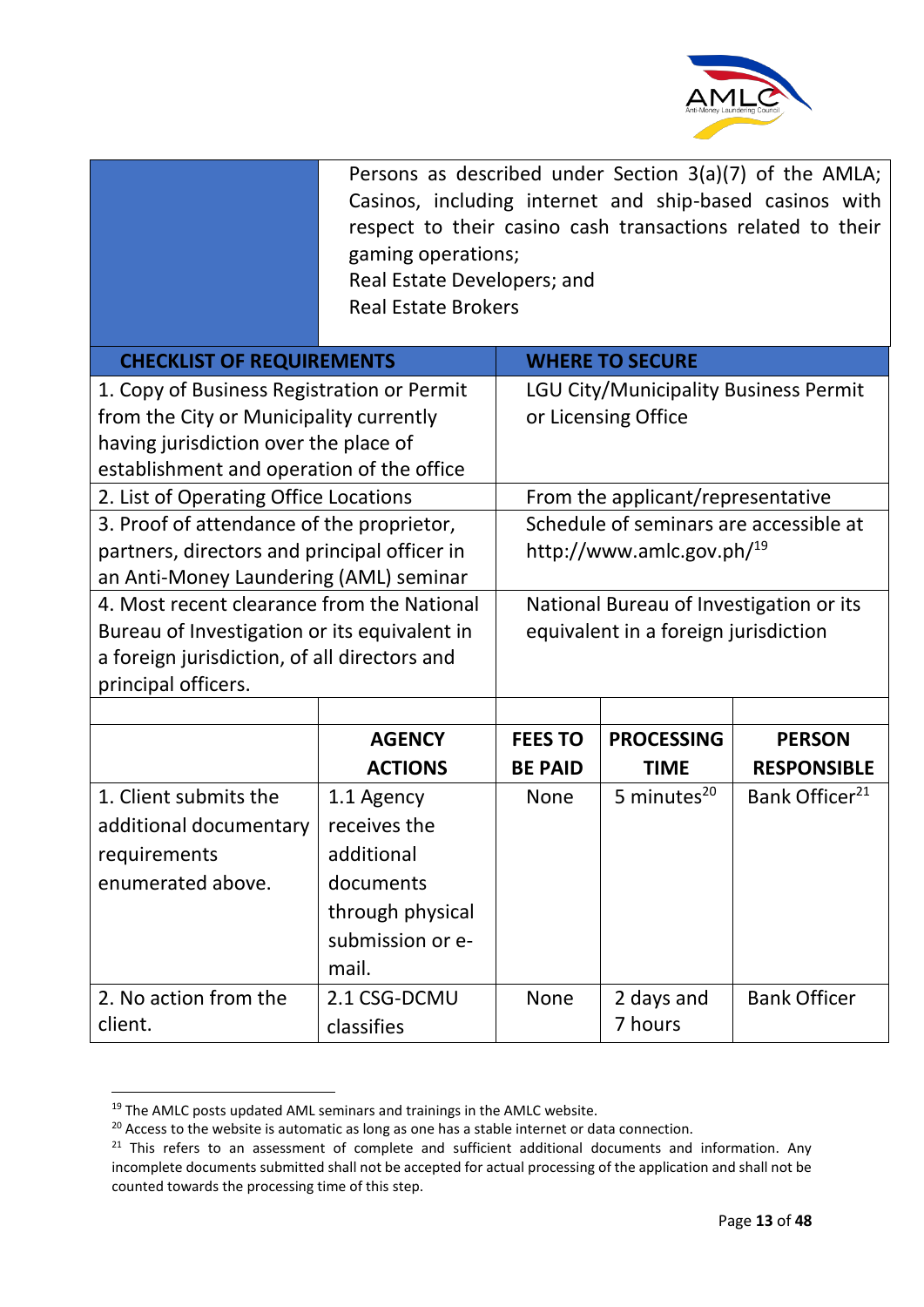![](_page_14_Picture_0.jpeg)

|                      | application based<br>on CP category                                                                                  |             |            |                     |
|----------------------|----------------------------------------------------------------------------------------------------------------------|-------------|------------|---------------------|
|                      | 2.2 CSG-DCMU<br>updates the<br>covered person's<br>profile in the<br>Library<br>Maintenance<br>System. <sup>22</sup> |             |            |                     |
|                      | 2.3 CSG-DCMU                                                                                                         |             |            |                     |
|                      | verifies                                                                                                             |             |            |                     |
|                      | completeness                                                                                                         |             |            |                     |
|                      | and reprocess the                                                                                                    |             |            |                     |
|                      | DNFBP's                                                                                                              |             |            |                     |
|                      | registration. <sup>23</sup>                                                                                          |             |            |                     |
| 3. Client receives a | 3. CSG-DCMU                                                                                                          | <b>None</b> | 5 minutes  | <b>Bank Officer</b> |
| system-generated     | sends the COR in                                                                                                     |             |            |                     |
| email regarding the  | PDF form to the                                                                                                      |             |            |                     |
| approval.            | client.                                                                                                              |             |            |                     |
|                      | Total                                                                                                                |             | 2 days, 7  |                     |
|                      |                                                                                                                      |             | hours, and |                     |
|                      |                                                                                                                      |             | 10 minutes |                     |

# **4. Queries Regarding the Anti-Money Laundering Council Registration and Reporting Guidelines (ARRG)**

The CSG-DCMU receives various requests for assistance on the provisions of the ARRG. Some queries include, but are not limited to, requests for a copy of the COR/PCOR, queries regarding the Online Registration System, queries

<sup>&</sup>lt;sup>22</sup> The creation of a covered person's profile pertains to new applications for Certificates of Registration (COR) or Provisional Certificates of Registration (PCOR) accepted through the portal. The updating of a covered person's profile pertains to renewal of applications for COR/PCOR accepted through the portal.

 $^{23}$  This refers to an assessment of complete and sufficient documents and information. Any incomplete documents submitted through the portal shall not be accepted for actual processing of the application and shall not be counted towards the processing time of this step.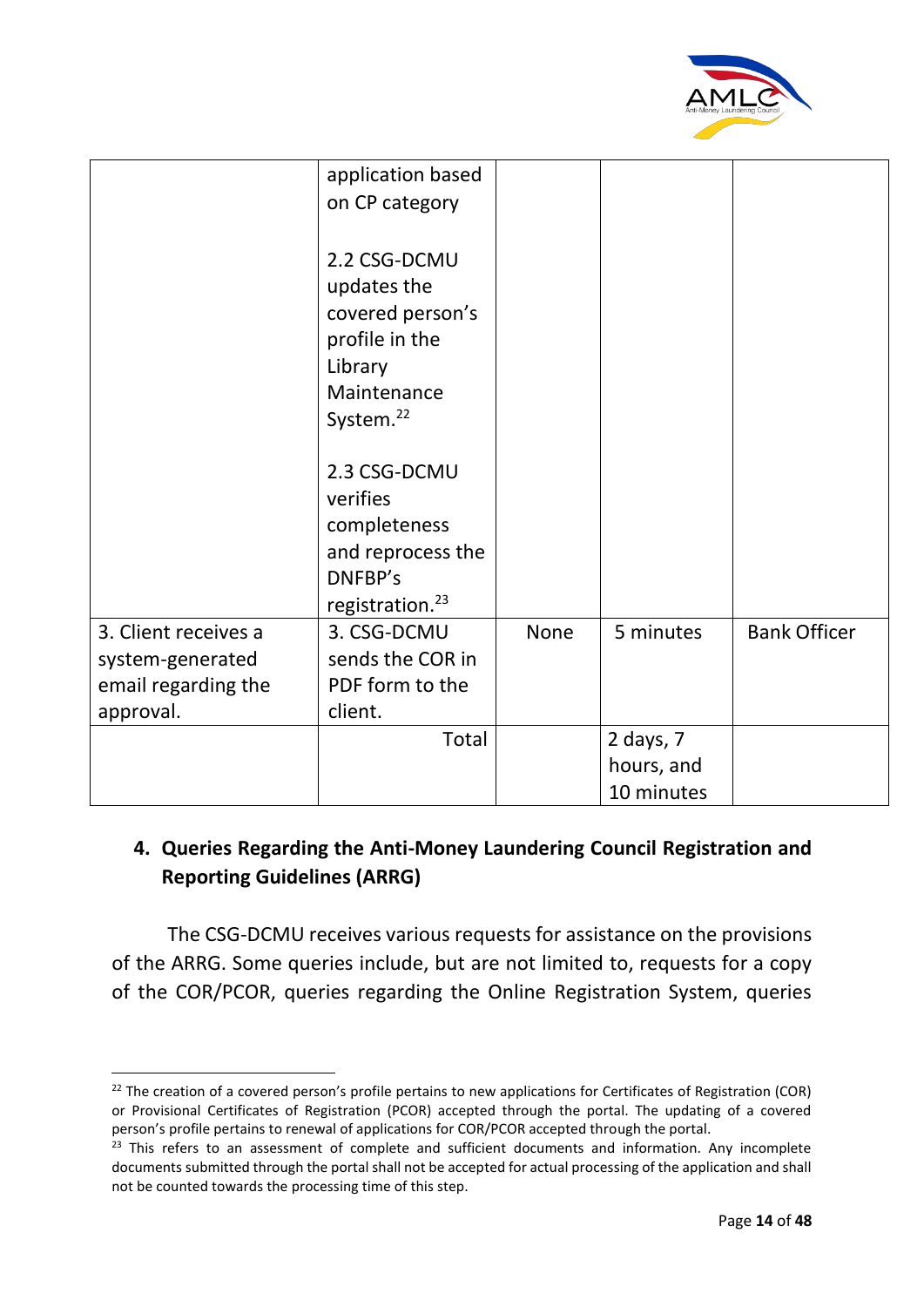![](_page_15_Picture_0.jpeg)

regarding covered transaction reporting or suspicious transaction reporting (CTRs/STRs).

| <b>Office or Division:</b>       | Compliance Supervision Group - Data Collection and                                                                 |                |                        |                                                            |  |  |
|----------------------------------|--------------------------------------------------------------------------------------------------------------------|----------------|------------------------|------------------------------------------------------------|--|--|
|                                  | <b>Management Unit</b>                                                                                             |                |                        |                                                            |  |  |
| <b>Classification:</b>           | Simple                                                                                                             |                |                        |                                                            |  |  |
| <b>Type of Transaction:</b>      | G2B, G2C                                                                                                           |                |                        |                                                            |  |  |
| Who may avail:                   |                                                                                                                    |                |                        | Persons supervised or regulated by the Bangko Sentral ng   |  |  |
|                                  | Pilipinas (BSP);                                                                                                   |                |                        |                                                            |  |  |
|                                  |                                                                                                                    |                |                        | Persons supervised or regulated by the Securities and      |  |  |
|                                  | Exchange Commission (SEC);                                                                                         |                |                        |                                                            |  |  |
|                                  | Persons supervised or regulated by the<br>Insurance                                                                |                |                        |                                                            |  |  |
|                                  | Commission (IC);                                                                                                   |                |                        |                                                            |  |  |
|                                  | Jewelry dealers in precious metals;                                                                                |                |                        |                                                            |  |  |
|                                  | Jewelry dealers in precious stones;                                                                                |                |                        |                                                            |  |  |
|                                  | Company service providers as described under Section                                                               |                |                        |                                                            |  |  |
|                                  | $3(a)(6)$ of the AMLA,                                                                                             |                |                        |                                                            |  |  |
|                                  | Persons as described under Section 3(a)(7) of the AMLA;<br>Casinos, including internet and ship-based casinos with |                |                        |                                                            |  |  |
|                                  |                                                                                                                    |                |                        |                                                            |  |  |
|                                  |                                                                                                                    |                |                        | respect to their casino cash transactions related to their |  |  |
|                                  | gaming operations;                                                                                                 |                |                        |                                                            |  |  |
|                                  | <b>Real Estate Developers;</b><br>Real Estate Brokers; and                                                         |                |                        |                                                            |  |  |
|                                  |                                                                                                                    |                |                        | Osffshore gaming operators, as well as their service       |  |  |
|                                  |                                                                                                                    |                |                        | providers, supervised, accredited or regulated by the      |  |  |
|                                  |                                                                                                                    |                |                        | Philippine Amusement and Gaming Corporation (PAGCOR) or    |  |  |
|                                  | any other government agency                                                                                        |                |                        |                                                            |  |  |
| <b>CHECKLIST OF REQUIREMENTS</b> |                                                                                                                    |                | <b>WHERE TO SECURE</b> |                                                            |  |  |
| <b>None</b>                      |                                                                                                                    | <b>None</b>    |                        |                                                            |  |  |
|                                  |                                                                                                                    |                |                        |                                                            |  |  |
|                                  | <b>AGENCY</b>                                                                                                      | <b>FEES TO</b> | <b>PROCESSING</b>      | <b>PERSON</b>                                              |  |  |
|                                  | <b>ACTIONS</b>                                                                                                     | <b>BE PAID</b> | <b>TIME</b>            | <b>RESPONSIBLE</b>                                         |  |  |
| 1. Client calls or e-mails       | 1. CSG-DCMU                                                                                                        | None           | 10                     | <b>Bank Officer</b>                                        |  |  |
| the CSG-DCMU.                    | personnel                                                                                                          |                | minutes <sup>24</sup>  |                                                            |  |  |
|                                  | receives calls and                                                                                                 |                |                        |                                                            |  |  |
|                                  | gets information                                                                                                   |                |                        |                                                            |  |  |

<sup>&</sup>lt;sup>24</sup> Time is lesser if acknowledging an email.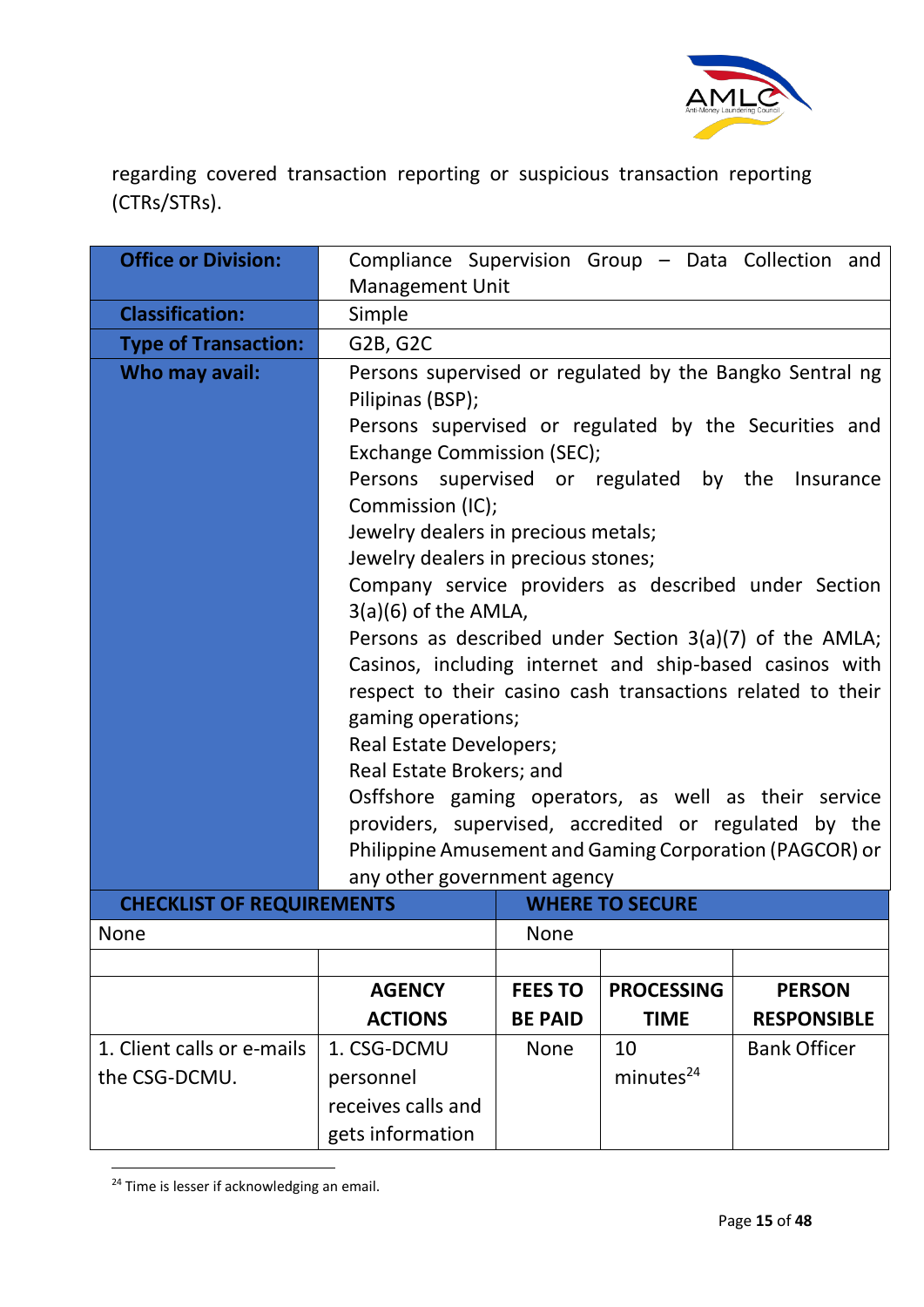![](_page_16_Picture_0.jpeg)

|                          | (i.e., name, name<br>of company, line<br>of business<br>[banking,<br>insurance,<br>securities,<br>casinos, or<br>DNFBPs], and<br>contact details)<br>or acknowledges<br>e-mails. |             |                |  |
|--------------------------|----------------------------------------------------------------------------------------------------------------------------------------------------------------------------------|-------------|----------------|--|
| 2. Client states his/her | 2. CSG-DCMU                                                                                                                                                                      | <b>None</b> | 2 days $^{25}$ |  |
| query.                   | responds to the                                                                                                                                                                  |             |                |  |
|                          | specific query.                                                                                                                                                                  |             |                |  |
|                          | Total                                                                                                                                                                            |             | 2 days and     |  |
|                          |                                                                                                                                                                                  |             | 10 minutes     |  |

<sup>&</sup>lt;sup>25</sup> Time may be lesser, depending on the nature, extent, and complexity of the inquiry. This also includes callbacks and walkthroughs.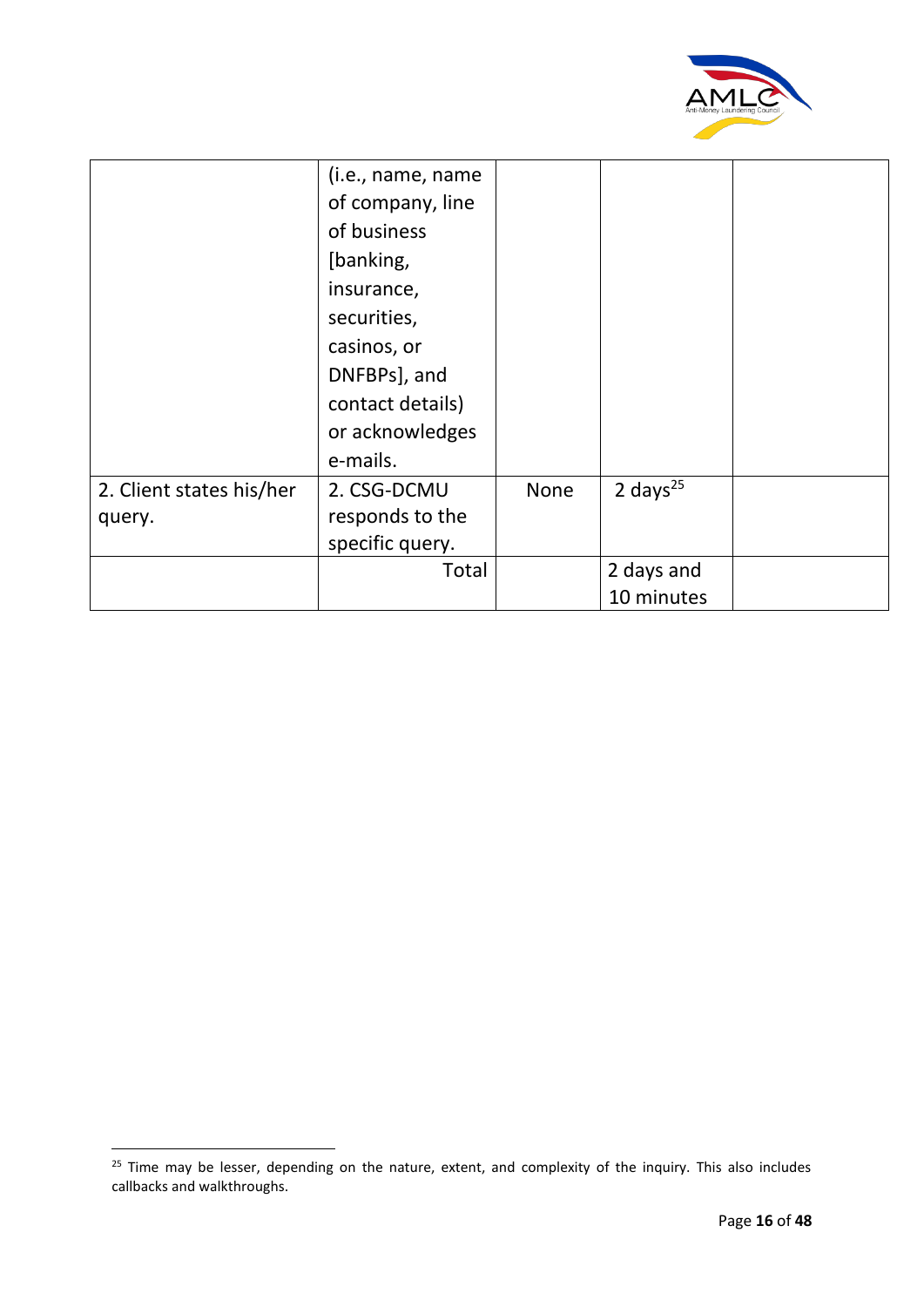![](_page_17_Picture_0.jpeg)

# Commitments and Policy Group-Capacity Building and Communications Staff (CPG-CBCS) External Services

The AMLC also functions as an AML/CTF educator in that it develops educational programs, carries out capacity-building activities or offers training opportunities, and conducts awareness campaigns on ML/TF.<sup>26</sup>

<sup>26</sup> Rule 6, Section 1.5.1 of the 2018 IRR.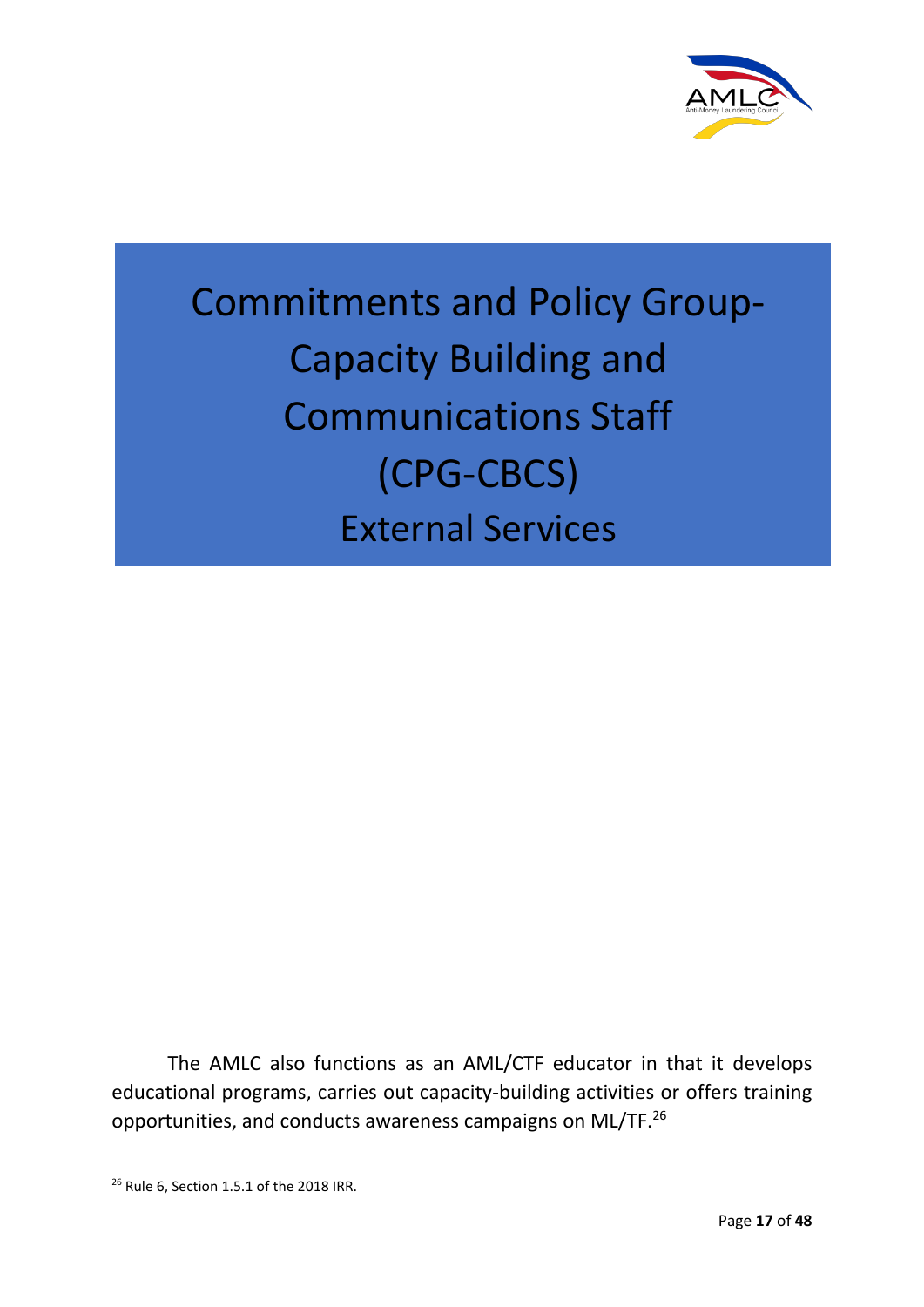![](_page_18_Picture_0.jpeg)

The AMLC develops an AML/CTF training system for public and private stakeholders, especially for the financial intelligence, investigation, and legal personnel, on the fundamentals of ML/TF, the AMLA and TFPSA, and all requisite knowledge, skills, and abilities to be able to discharge their functions effectively.<sup>27</sup>

## **1. Accreditation of e-Learning Providers**

The AMLC accredits entities for the deployment effective Learning Management Systems on ML/TF that are cost-effective and technology-based.<sup>28</sup>

| <b>Office or Division:</b>                                                             | <b>Communications Staff</b> | Commitments and Policy Group - Capacity Building and |
|----------------------------------------------------------------------------------------|-----------------------------|------------------------------------------------------|
| <b>Classification:</b>                                                                 | <b>Highly Technical</b>     |                                                      |
| <b>Type of</b>                                                                         | G <sub>2</sub> C            |                                                      |
| <b>Transaction:</b>                                                                    |                             |                                                      |
| Who may avail:                                                                         | <b>General Public</b>       |                                                      |
| <b>CHECKLIST OF REQUIREMENTS</b>                                                       |                             | <b>WHERE TO SECURE</b>                               |
| 1. Proof of relevant experience of training<br>in the subject matter/s to be discussed |                             |                                                      |
| 2. 10 years documented e-Learning                                                      |                             |                                                      |
| Development Experience <sup>29</sup>                                                   |                             | From the applicant/representative                    |
| 3. Updated Company Profile                                                             |                             |                                                      |
| 4. List of Clients                                                                     |                             |                                                      |
| 3. Proof of capability for End to end e-                                               |                             |                                                      |
| Learning Development <sup>30</sup>                                                     |                             |                                                      |

 $27$  Rule 6, Section 1.5.2 of the 2018 IRR.

<sup>&</sup>lt;sup>28</sup> Section 1, Guidelines for Accreditation of Institutional Training Providers on the AMLA, its IRR, TFPSA, and other Issuances of the AMLC dated December 2018.

 $29$  Applicant/representative may submit its Securities and Exchange Commission (SEC) or Department of Trade and Industry (DTI) registration as proof. Other equivalent documents may be also be submitted to show 10 years e-Learning Development Experience.

<sup>&</sup>lt;sup>30</sup> The applicant may submit a sample module. Under Section 2 of the Guidelines for Accreditation, the applicant must be able to show capability to offer the following: custom e-learning, rapid e-learning, industry-specific visual aids and videos, efficient customer support, seamless integration with the clients' systems and processes, measurement and reporting tools, flexible digital solutions (i.e. mobile phone application, desktop, etc.), and competitive pricing.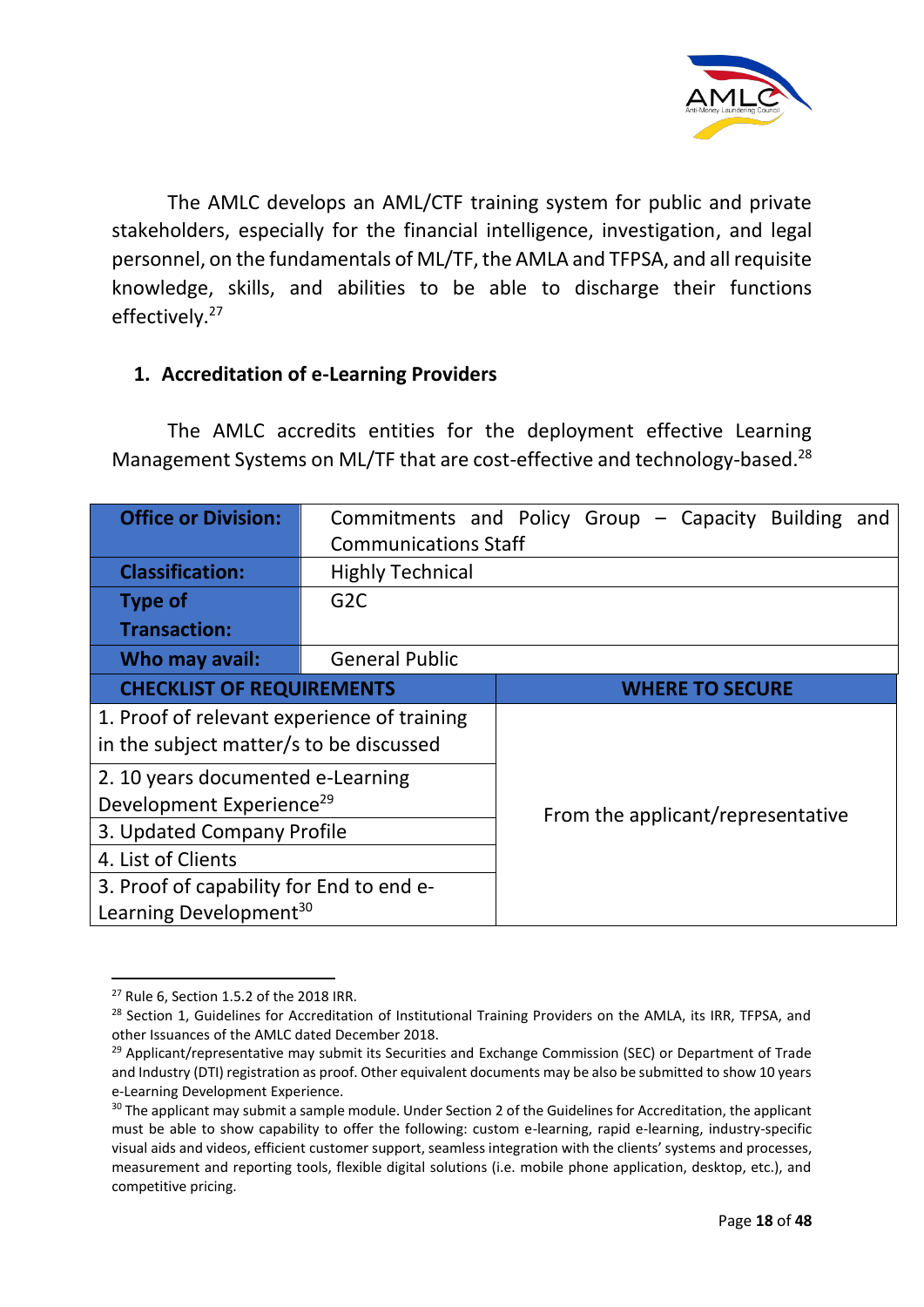![](_page_19_Picture_0.jpeg)

| 5. PHP 20,000.00 Application Fee <sup>31</sup> |                                  |                   |                 |                     |
|------------------------------------------------|----------------------------------|-------------------|-----------------|---------------------|
|                                                |                                  |                   |                 |                     |
|                                                | <b>AGENCY ACTIONS</b>            | <b>FEES TO BE</b> | <b>PROCESSI</b> | <b>PERSON</b>       |
|                                                |                                  | <b>PAID</b>       | <b>NG TIME</b>  | <b>RESPONSIBLE</b>  |
| 1. Applicant submits                           | 1.1 CPG-CBCS                     | PHP20,000.00      | 2 days $33$     | <b>Bank Officer</b> |
| a formal request for                           | personnel                        |                   |                 |                     |
| accreditation.                                 | acknowledges the                 |                   |                 |                     |
|                                                | request.                         |                   |                 |                     |
|                                                | 1.2 CPG-CBCS                     |                   |                 |                     |
|                                                | personnel                        |                   |                 |                     |
|                                                | evaluates the                    |                   |                 |                     |
|                                                | documents                        |                   |                 |                     |
|                                                | provided for                     |                   |                 |                     |
|                                                | accreditation. <sup>32</sup>     |                   |                 |                     |
| 2. No action from                              | 2. CPG-CBCS                      | None              | 3 days          | <b>Bank Officer</b> |
| applicant.                                     | personnel verifies               |                   |                 |                     |
|                                                | the documents                    |                   |                 |                     |
|                                                | submitted and                    |                   |                 |                     |
|                                                | conducts                         |                   |                 |                     |
|                                                | background                       |                   |                 |                     |
|                                                | investigation of the             |                   |                 |                     |
|                                                | applicant                        |                   |                 |                     |
| 3. Applicant attends                           | 3.1 CPG-CBCS                     | None              | 11 days         | <b>Bank Officer</b> |
| panel interview.                               | personnel arranges               |                   |                 |                     |
|                                                | panel interview <sup>34</sup> of |                   |                 |                     |
|                                                | the applicants.                  |                   |                 |                     |
|                                                | 3.2 CPG-CBCS                     |                   |                 |                     |
|                                                | prepares                         |                   |                 |                     |
|                                                | memorandum on                    |                   |                 |                     |
|                                                | its initial evaluation           |                   |                 |                     |

<sup>&</sup>lt;sup>31</sup> Non-refundable application fee under Section 3, Guidelines for Accreditation.

<sup>&</sup>lt;sup>32</sup> This refers to an assessment of complete and sufficient documents and information. Any incomplete documents submitted shall not be accepted for actual processing of the application and shall not be counted towards the processing time of this step.

<sup>&</sup>lt;sup>33</sup> Time is lesser if acknowledging an email.

<sup>&</sup>lt;sup>34</sup> May be conducted online or through a face-to-face session.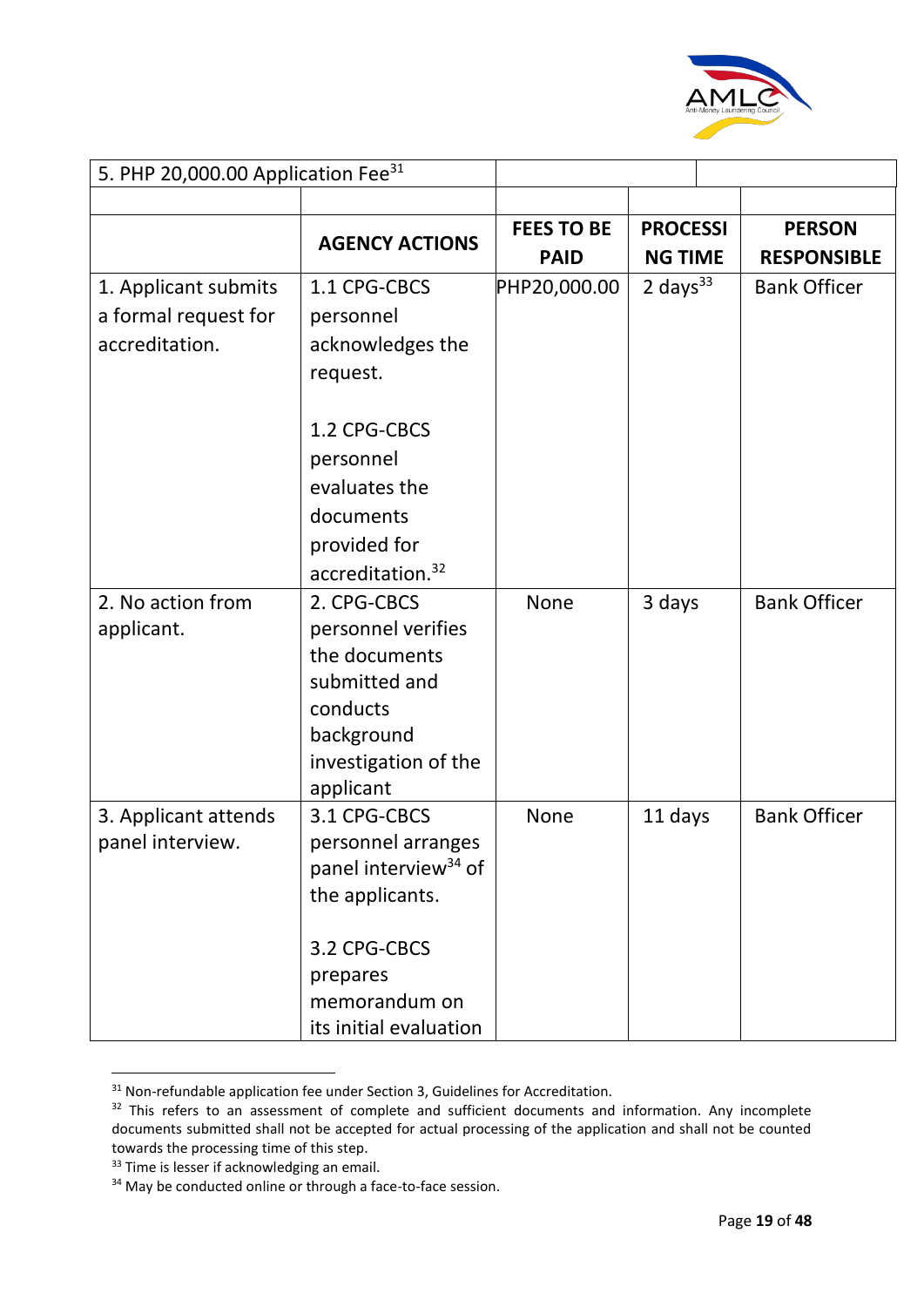![](_page_20_Picture_0.jpeg)

|                                                                                         | of the applicant for<br>routing to the<br>Evaluation<br>Committee of<br>Accreditation. <sup>35</sup><br>3.3 CPG-CBCS<br>personnel prepares<br>and arranges a<br>deliberation<br>meeting of the<br>Evaluation<br>Committee. <sup>36</sup>                                           |      |        |                                                                                       |
|-----------------------------------------------------------------------------------------|------------------------------------------------------------------------------------------------------------------------------------------------------------------------------------------------------------------------------------------------------------------------------------|------|--------|---------------------------------------------------------------------------------------|
| 4. No action from<br>applicant.                                                         | 4.1 Executive<br>Director of the<br>AMLC acts on the<br>application.<br>If approved, CPG-<br><b>CBCS</b> coordinates<br>with the applicant<br>to execute a Deed<br>of Undertaking. <sup>37</sup><br>If denied, CPG-CBCS<br>prepares a reply of<br>the results of<br>accreditation. | None | 2 days | Bank Officer,<br>CPG-CBCS;<br>Executive<br>Director or<br>Officer-in-<br>Charge, AMLC |
| 5. Applicant is<br>notified and receives<br>the Formal<br>Accreditation<br>Certificate. | 5. CPG-CBCS<br>personnel issues<br>and releases the<br>Formal<br>Accreditation<br>Certificate.                                                                                                                                                                                     | None | 2 days | <b>Bank Officer</b>                                                                   |

<sup>&</sup>lt;sup>35</sup> May be done simultaneously while arranging the schedules of the panelists for the panel interview.

 $36$  May be done immediately after the panel interview of the concerned applicant.

<sup>37</sup> Annex B-2 of the Guidelines for Accreditation.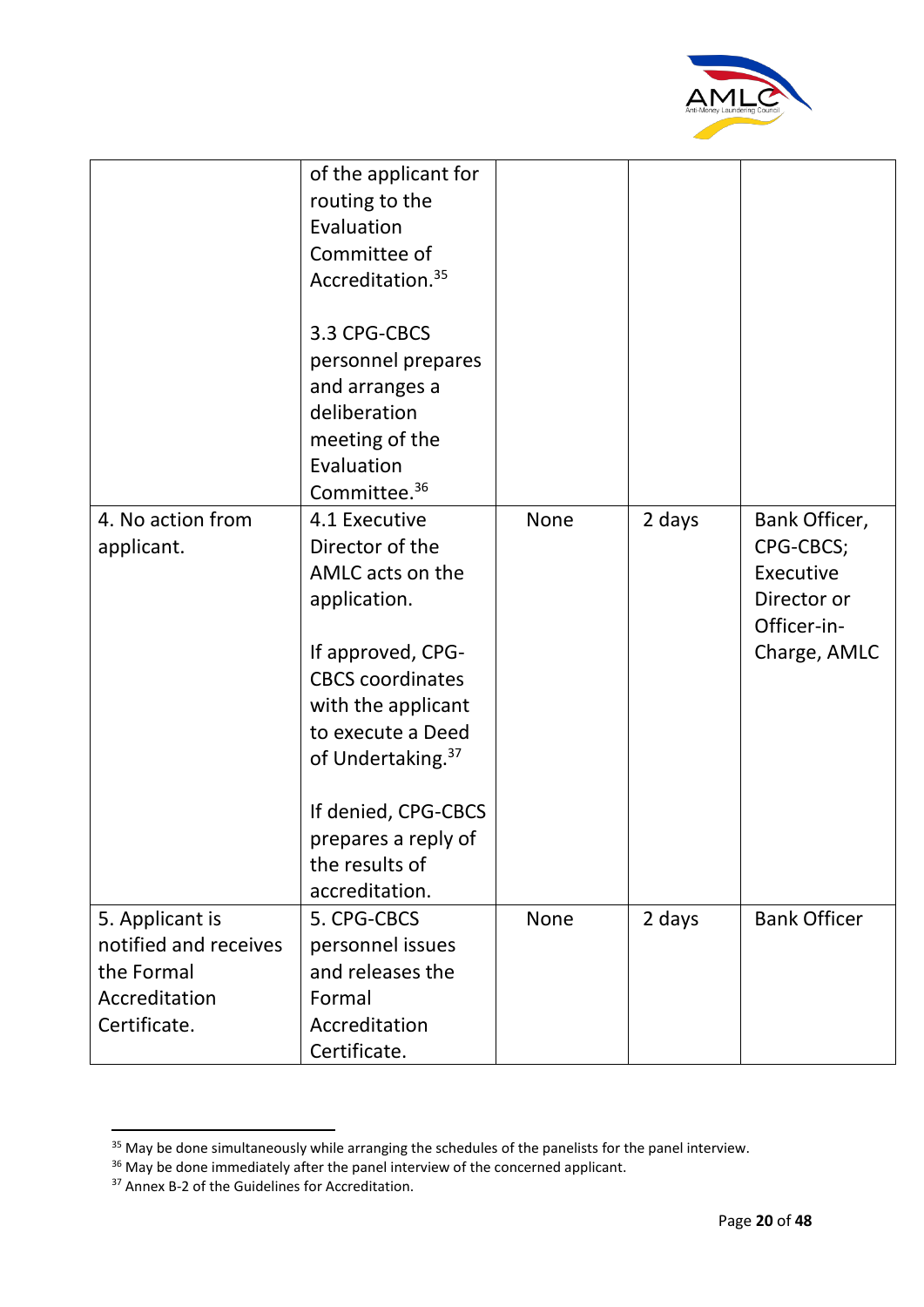![](_page_21_Picture_0.jpeg)

| Total: | ിറ<br>ZU |  |
|--------|----------|--|
|        | working  |  |
|        | days     |  |

### **2. Accreditation of External Trainers**

The AMLC accredits subject matter experts to assist in the continuing training program of covered persons.<sup>38</sup> An accredited trainer lectures and serves as a subject matter expert on AML/CFT areas.<sup>39</sup>

| <b>Office or Division:</b>                          | Commitments and Policy Group - Capacity Building<br>and |                    |                               |                    |  |  |
|-----------------------------------------------------|---------------------------------------------------------|--------------------|-------------------------------|--------------------|--|--|
|                                                     | <b>Communications Staff</b>                             |                    |                               |                    |  |  |
| <b>Classification:</b>                              | <b>Highly Technical</b>                                 |                    |                               |                    |  |  |
| <b>Type of</b>                                      | G <sub>2</sub> C, G <sub>2</sub> B                      |                    |                               |                    |  |  |
| <b>Transaction:</b>                                 |                                                         |                    |                               |                    |  |  |
| Who may avail:                                      | <b>General Public</b>                                   |                    |                               |                    |  |  |
| <b>CHECKLIST OF REQUIREMENTS</b>                    | <b>WHERE TO SECURE</b>                                  |                    |                               |                    |  |  |
| 1. Proof of relevant experience of training         | From the applicant                                      |                    |                               |                    |  |  |
| in the subject matter/s to be discussed             |                                                         |                    |                               |                    |  |  |
| 2. Updated Personal Data Sheet                      |                                                         |                    | Annex A of the Guidelines for |                    |  |  |
|                                                     |                                                         |                    | Accreditation, accessible at  |                    |  |  |
|                                                     |                                                         |                    | http://www.amlc.gov.ph/       |                    |  |  |
| 3. Scholarly writing samples                        |                                                         |                    | From the applicant            |                    |  |  |
| 4. Proof of conferred status as a SME <sup>40</sup> |                                                         | From the applicant |                               |                    |  |  |
| 5. PHP 10,000.00 Application Fee $^{41}$            |                                                         |                    | From the applicant            |                    |  |  |
|                                                     |                                                         |                    |                               |                    |  |  |
|                                                     | <b>AGENCY ACTIONS</b>                                   | <b>FEES TO BE</b>  | <b>PROCESSI</b>               | <b>PERSON</b>      |  |  |
|                                                     |                                                         | <b>PAID</b>        | <b>NG TIME</b>                | <b>RESPONSIBLE</b> |  |  |

<sup>&</sup>lt;sup>38</sup> Rule 6, Section 1.5.3 of the 2018 IRR.

<sup>&</sup>lt;sup>39</sup> Section 1, Guidelines for Accreditation of Institutional Training Providers on the AMLA, its IRR, TFPSA, and other Issuances of the AMLC dated December 2018.

<sup>40</sup> Under the Guidelines for Accreditation, applicant may present other modes/documents that can substantially establish expertise such as but not limited to Civil Service Commission accreditation, proof of membership to the Philippine Society for Talent Development Inc., proof of award as a subject matter expert, AMLC certification, and proof that one is a Certified Anti-Money Laundering Specialist (ACAMS).

<sup>41</sup> Non-refundable application fee under Section 3, Guidelines for Accreditation.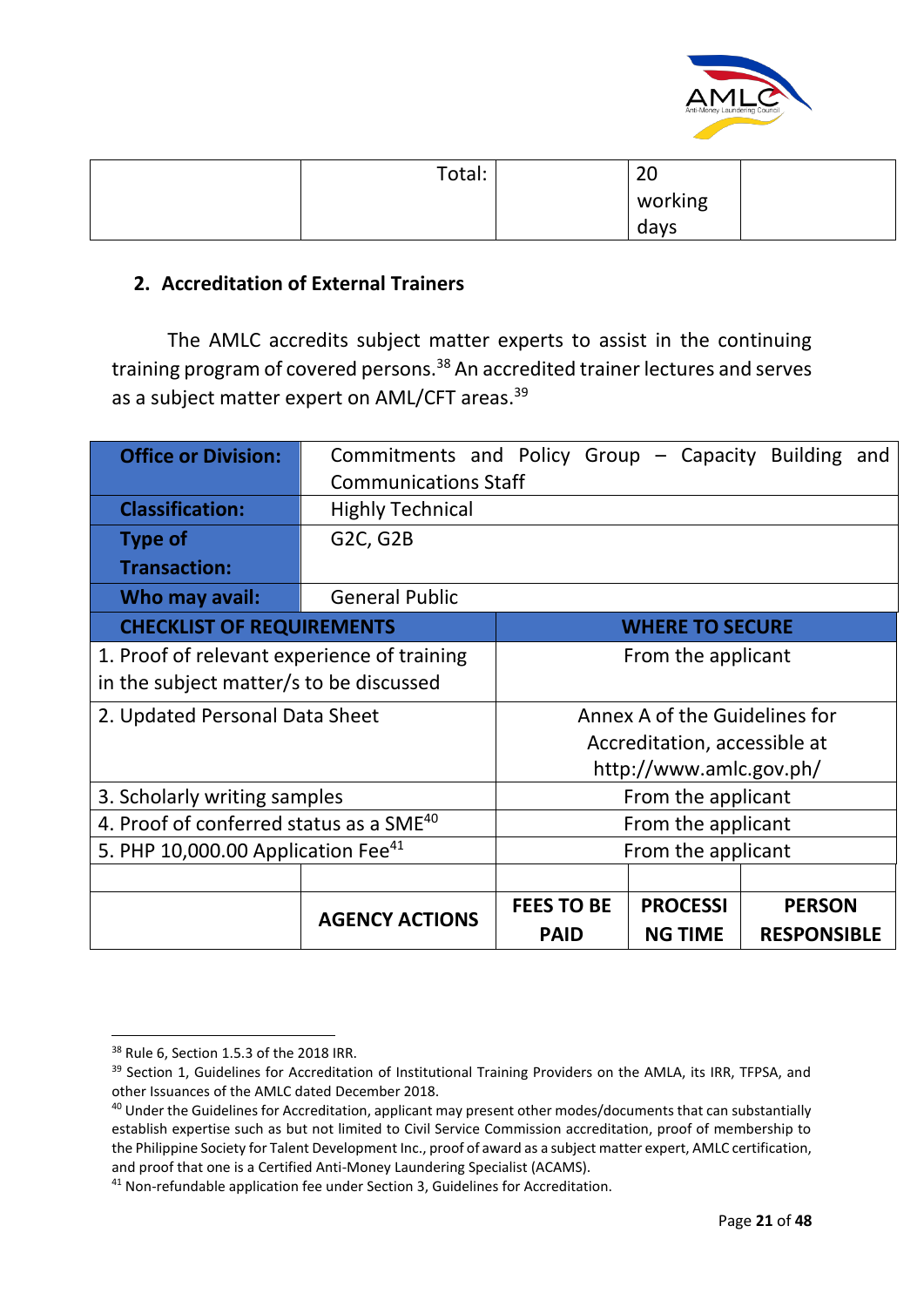![](_page_22_Picture_0.jpeg)

| 1. Applicant submits | 1.1 CPG-CBCS                     | PHP10,000.00 | 2 days $43$ | <b>Bank Officer</b> |
|----------------------|----------------------------------|--------------|-------------|---------------------|
| a formal request for | personnel                        |              |             |                     |
| accreditation.       | acknowledges the                 |              |             |                     |
|                      | request.                         |              |             |                     |
|                      |                                  |              |             |                     |
|                      | 1.2 CPG-CBCS                     |              |             |                     |
|                      | personnel                        |              |             |                     |
|                      | evaluates the                    |              |             |                     |
|                      | documents                        |              |             |                     |
|                      | provided for                     |              |             |                     |
|                      | accreditation. <sup>42</sup>     |              |             |                     |
| 2. No action from    | 2. CPG-CBCS                      | None         | 3 days      | <b>Bank Officer</b> |
| applicant.           | personnel verifies               |              |             |                     |
|                      | the documents                    |              |             |                     |
|                      | submitted and                    |              |             |                     |
|                      | conducts                         |              |             |                     |
|                      | background                       |              |             |                     |
|                      | investigation of the             |              |             |                     |
|                      | applicant                        |              |             |                     |
| 3. Applicant attends | 3.1 CPG-CBCS                     | None         | 11 days     | <b>Bank Officer</b> |
| panel interview.     | personnel arranges               |              |             |                     |
|                      | panel interview <sup>44</sup> of |              |             |                     |
|                      | the applicants.                  |              |             |                     |
|                      | 3.2 CPG-CBCS                     |              |             |                     |
|                      | prepares                         |              |             |                     |
|                      | memorandum on                    |              |             |                     |
|                      | its initial evaluation           |              |             |                     |
|                      | of the applicant for             |              |             |                     |
|                      | routing to the                   |              |             |                     |
|                      | Evaluation                       |              |             |                     |

<sup>&</sup>lt;sup>42</sup> This refers to an assessment of complete and sufficient documents and information. Any incomplete documents submitted shall not be accepted for actual processing of the application and shall not be counted towards the processing time of this step.

<sup>&</sup>lt;sup>43</sup> Time is lesser if acknowledging an email.

<sup>44</sup> May be conducted online or through a face-to-face session.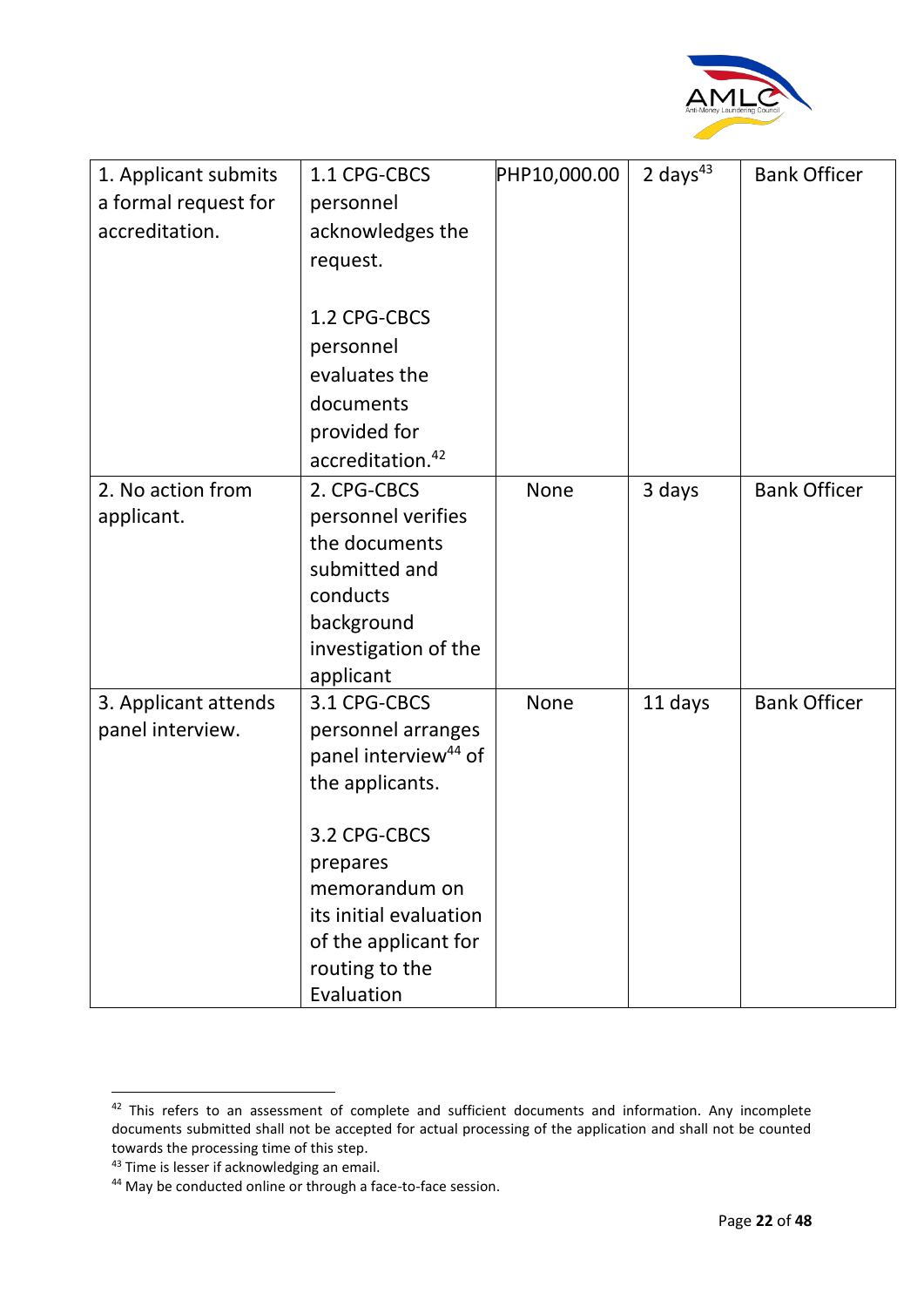![](_page_23_Picture_0.jpeg)

|                                                                                         | Committee of<br>Accreditation. <sup>45</sup><br>3.3 CPG-CBCS<br>personnel prepares<br>and arranges a<br>deliberation<br>meeting of the<br>Evaluation<br>Committee. <sup>46</sup>                                                                                                   |             |                       |                                                                                       |
|-----------------------------------------------------------------------------------------|------------------------------------------------------------------------------------------------------------------------------------------------------------------------------------------------------------------------------------------------------------------------------------|-------------|-----------------------|---------------------------------------------------------------------------------------|
| 4. No action from<br>applicant.                                                         | 4.1 Executive<br>Director of the<br>AMLC acts on the<br>application.<br>If approved, CPG-<br><b>CBCS</b> coordinates<br>with the applicant<br>to execute a Deed<br>of Undertaking. <sup>47</sup><br>If denied, CPG-CBCS<br>prepares a reply of<br>the results of<br>accreditation. | <b>None</b> | 2 days                | Bank Officer,<br>CPG-CBCS;<br>Executive<br>Director or<br>Officer-in-<br>Charge, AMLC |
| 5. Applicant is<br>notified and receives<br>the Formal<br>Accreditation<br>Certificate. | 5. CPG-CBCS<br>personnel issues<br>and releases the<br>Formal<br>Accreditation<br>Certificate.                                                                                                                                                                                     | <b>None</b> | 2 days                | <b>Bank Officer</b>                                                                   |
|                                                                                         | Total:                                                                                                                                                                                                                                                                             |             | 20<br>working<br>days |                                                                                       |

<sup>&</sup>lt;sup>45</sup> May be done simultaneously while arranging the schedules of the panelists for the panel interview.

 $46$  May be done immediately after the panel interview of the concerned applicant.

<sup>47</sup> Annex B-1 of the Guidelines for Accreditation.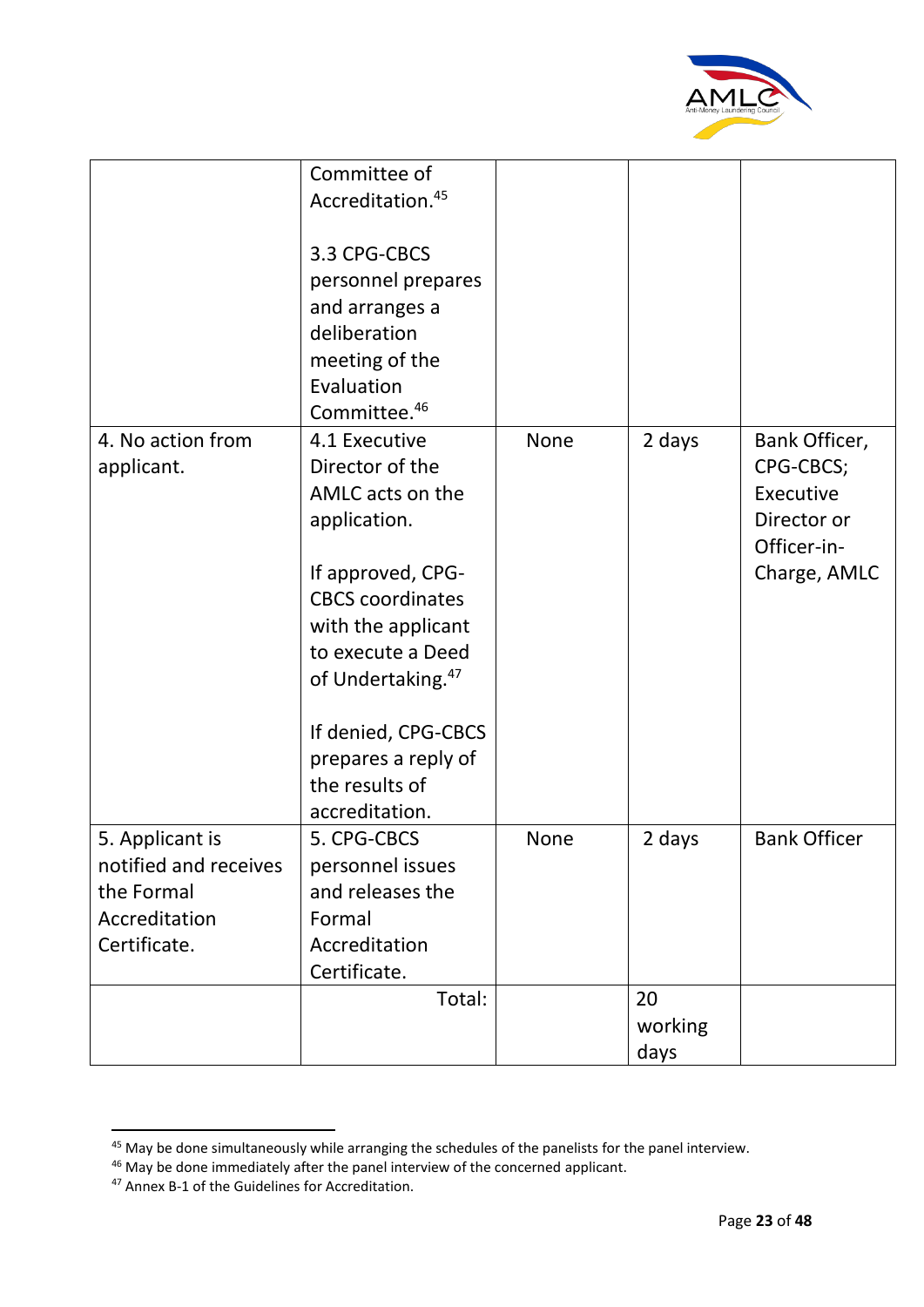![](_page_24_Picture_0.jpeg)

## **3. Accreditation of Institutional Training Providers**

The AMLC accredits entities to also assist in the continuing training program of covered persons.48 An institutional training provider facilitates and conducts effective training programs. This includes industry associations intending to provide their members with relevant training and other organizations offering continuing professional development and mandatory continuing legal education.49

| <b>Office or Division:</b>                          | Commitments and Policy Group – Capacity Building and |                                   |                        |                    |  |
|-----------------------------------------------------|------------------------------------------------------|-----------------------------------|------------------------|--------------------|--|
|                                                     | <b>Communications Staff</b>                          |                                   |                        |                    |  |
| <b>Classification:</b>                              | <b>Highly Technical</b>                              |                                   |                        |                    |  |
| <b>Type of</b>                                      | G <sub>2</sub> C, G <sub>2</sub> B                   |                                   |                        |                    |  |
| <b>Transaction:</b>                                 |                                                      |                                   |                        |                    |  |
| Who may avail:                                      | <b>General Public</b>                                |                                   |                        |                    |  |
| <b>CHECKLIST OF REQUIREMENTS</b>                    |                                                      |                                   | <b>WHERE TO SECURE</b> |                    |  |
| 1. Proof of relevant experience of training         |                                                      |                                   |                        |                    |  |
| in the subject matter/s to be discussed             |                                                      |                                   |                        |                    |  |
|                                                     | 2. Updated Company Profile                           |                                   |                        |                    |  |
| 3. List of clients                                  |                                                      |                                   |                        |                    |  |
| 4. List of proposed Subject Matter Experts          |                                                      | From the applicant/representative |                        |                    |  |
| 3. Scholarly writing samples                        |                                                      |                                   |                        |                    |  |
| 4. Proof of conferred status as a SME <sup>50</sup> |                                                      |                                   |                        |                    |  |
| 5. Business/organizational plan with                |                                                      |                                   |                        |                    |  |
|                                                     | reasonable and competitive fees                      |                                   |                        |                    |  |
| 5. PHP 20,000.00 Application Fee <sup>51</sup>      |                                                      |                                   |                        |                    |  |
|                                                     |                                                      |                                   |                        |                    |  |
|                                                     | <b>AGENCY ACTIONS</b>                                | <b>FEES TO BE</b>                 | <b>PROCESSI</b>        | <b>PERSON</b>      |  |
|                                                     |                                                      | <b>PAID</b>                       | <b>NG TIME</b>         | <b>RESPONSIBLE</b> |  |

<sup>48</sup> Rule 6, Section 1.5.3 of the 2018 IRR.

<sup>49</sup> Section 1, Guidelines for Accreditation of Institutional Training Providers on the AMLA, its IRR, TFPSA, and other Issuances of the AMLC dated December 2018.

<sup>&</sup>lt;sup>50</sup> Under the Guidelines for Accreditation, applicant may present other modes/documents that can substantially establish expertise such as but not limited to Civil Service Commission accreditation, proof of membership to the Philippine Society for Talent Development Inc., proof of award as a subject matter expert, AMLC certification, and proof that one is a Certified Anti-Money Laundering Specialist (ACAMS).

<sup>&</sup>lt;sup>51</sup> Non-refundable application fee under Section 3, Guidelines for Accreditation.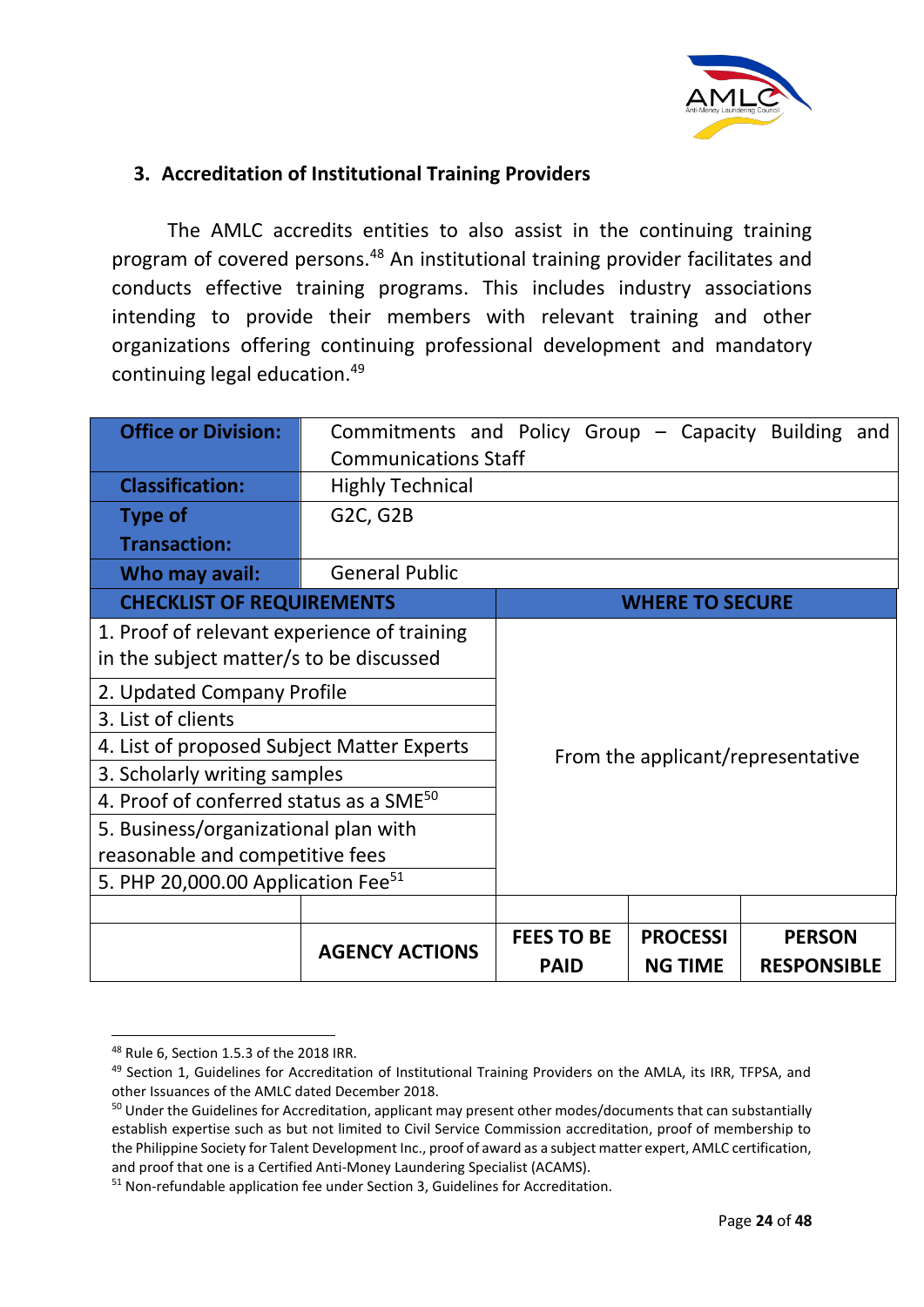![](_page_25_Picture_0.jpeg)

| 1. Applicant submits | 1.1 CPG-CBCS                     | PHP20,000.00 | 2 days $53$ | <b>Bank Officer</b> |
|----------------------|----------------------------------|--------------|-------------|---------------------|
| a formal request for | personnel                        |              |             |                     |
| accreditation.       | acknowledges the                 |              |             |                     |
|                      | request.                         |              |             |                     |
|                      |                                  |              |             |                     |
|                      | 1.2 CPG-CBCS                     |              |             |                     |
|                      | personnel                        |              |             |                     |
|                      | evaluates the                    |              |             |                     |
|                      | documents                        |              |             |                     |
|                      | provided for                     |              |             |                     |
|                      | accreditation. <sup>52</sup>     |              |             |                     |
| 2. No action from    | 2. CPG-CBCS                      | <b>None</b>  | 3 days      | <b>Bank Officer</b> |
| applicant.           | personnel verifies               |              |             |                     |
|                      | the documents                    |              |             |                     |
|                      | submitted and                    |              |             |                     |
|                      | conducts                         |              |             |                     |
|                      | background                       |              |             |                     |
|                      | investigation of the             |              |             |                     |
|                      | applicant                        |              |             |                     |
| 3. Applicant attends | 3.1 CPG-CBCS                     | None         | 11 days     | <b>Bank Officer</b> |
| panel interview.     | personnel arranges               |              |             |                     |
|                      | panel interview <sup>54</sup> of |              |             |                     |
|                      | the applicants.                  |              |             |                     |
|                      |                                  |              |             |                     |
|                      | 3.2 CPG-CBCS                     |              |             |                     |
|                      | prepares                         |              |             |                     |
|                      | memorandum on                    |              |             |                     |
|                      | its initial evaluation           |              |             |                     |
|                      | of the applicant for             |              |             |                     |
|                      | routing to the                   |              |             |                     |
|                      | Evaluation                       |              |             |                     |

<sup>&</sup>lt;sup>52</sup> This refers to an assessment of complete and sufficient documents and information. Any incomplete documents submitted shall not be accepted for actual processing of the application and shall not be counted towards the processing time of this step.

<sup>53</sup> Time is lesser if acknowledging an email.

<sup>54</sup> May be conducted online or through a face-to-face session.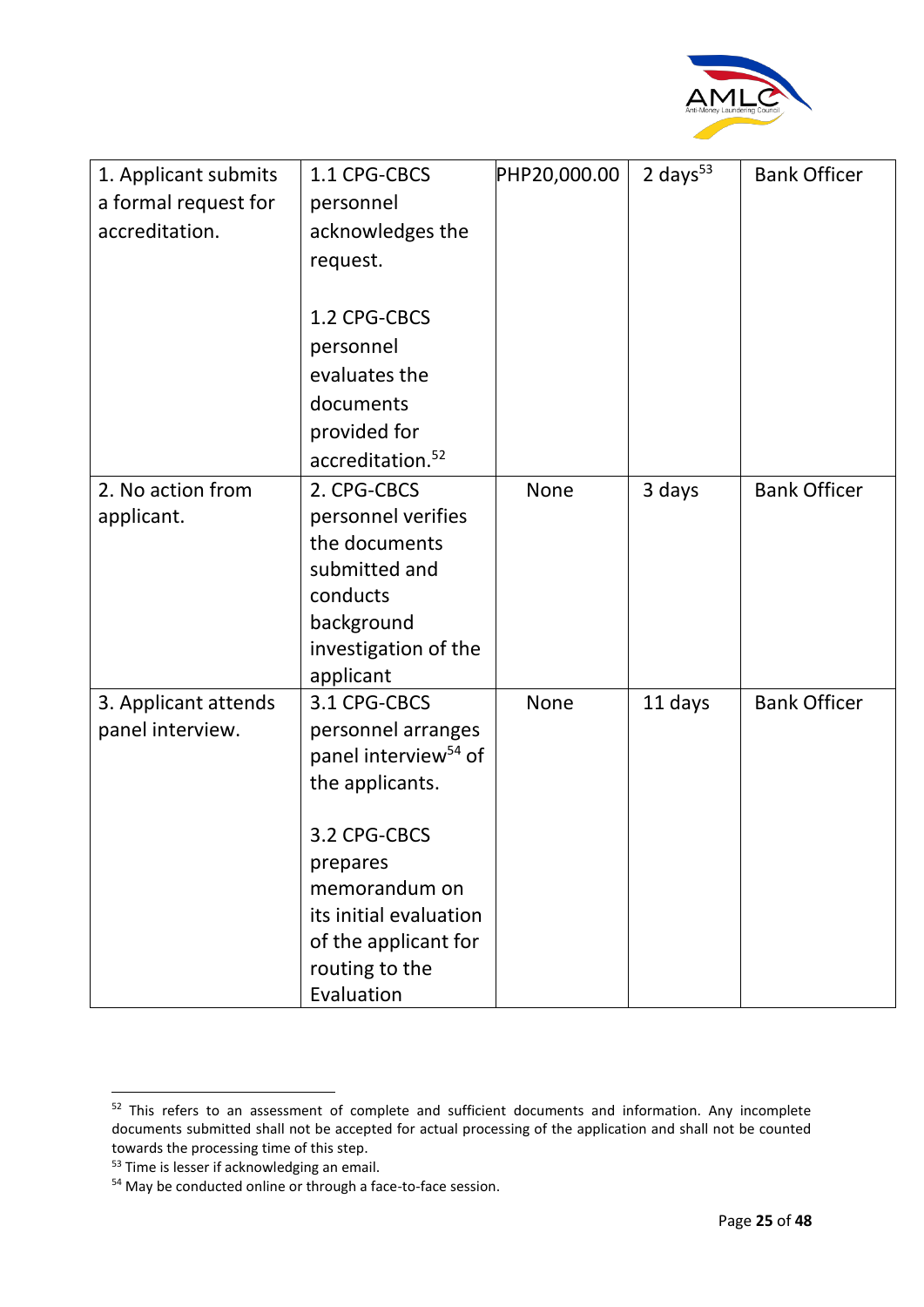![](_page_26_Picture_0.jpeg)

|                                                                                         | Committee of<br>Accreditation. <sup>55</sup><br>3.3 CPG-CBCS<br>personnel prepares<br>and arranges a<br>deliberation<br>meeting of the<br>Evaluation<br>Committee. <sup>56</sup>                                                                                                   |             |                       |                                                                                       |
|-----------------------------------------------------------------------------------------|------------------------------------------------------------------------------------------------------------------------------------------------------------------------------------------------------------------------------------------------------------------------------------|-------------|-----------------------|---------------------------------------------------------------------------------------|
| 4. No action from<br>applicant.                                                         | 4.1 Executive<br>Director of the<br>AMLC acts on the<br>application.<br>If approved, CPG-<br><b>CBCS</b> coordinates<br>with the applicant<br>to execute a Deed<br>of Undertaking. <sup>57</sup><br>If denied, CPG-CBCS<br>prepares a reply of<br>the results of<br>accreditation. | <b>None</b> | 2 days                | Bank Officer,<br>CPG-CBCS;<br>Executive<br>Director or<br>Officer-in-<br>Charge, AMLC |
| 5. Applicant is<br>notified and receives<br>the Formal<br>Accreditation<br>Certificate. | 5. CPG-CBCS<br>personnel issues<br>and releases the<br>Formal<br>Accreditation<br>Certificate.                                                                                                                                                                                     | <b>None</b> | 2 days                | <b>Bank Officer</b>                                                                   |
|                                                                                         | Total:                                                                                                                                                                                                                                                                             |             | 20<br>working<br>days |                                                                                       |

<sup>&</sup>lt;sup>55</sup> May be done simultaneously while arranging the schedules of the panelists for the panel interview.

<sup>&</sup>lt;sup>56</sup> May be done immediately after the panel interview of the concerned applicant.

<sup>57</sup> Annex B-2 of the Guidelines for Accreditation.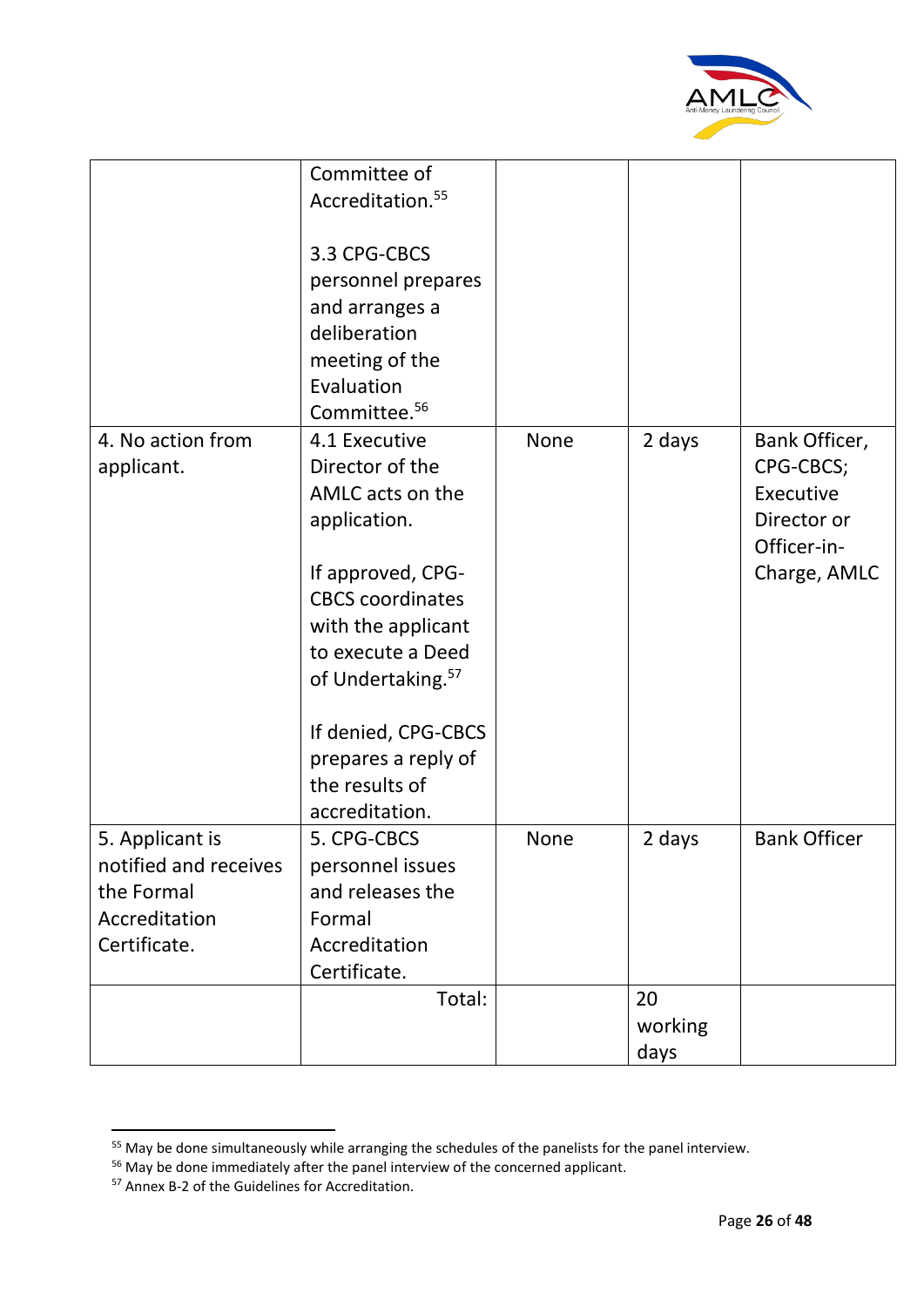![](_page_27_Picture_0.jpeg)

## **4. Requests for Lecturers**

The CPG-CBCS receives requests from law enforcement agencies, other government agencies, and covered persons for requests for lecturers/subject matter experts coming from the AMLC. This includes topics on the pernicious effects, methods and techniques used, and viable means of preventing ML/TF and associated unlawful activities, and the effective ways of investigation, prosecuting, and punishing offenders.58

| <b>Office or Division:</b>       | Commitments and Policy Group - Capacity Building and |                   |                        |                     |
|----------------------------------|------------------------------------------------------|-------------------|------------------------|---------------------|
|                                  | <b>Communications Staff</b>                          |                   |                        |                     |
| <b>Classification:</b>           | Complex                                              |                   |                        |                     |
| <b>Type of</b>                   | G <sub>2</sub> C                                     |                   |                        |                     |
| <b>Transaction:</b>              |                                                      |                   |                        |                     |
| Who may avail:                   | <b>General Public</b>                                |                   |                        |                     |
| <b>CHECKLIST OF REQUIREMENTS</b> |                                                      |                   | <b>WHERE TO SECURE</b> |                     |
| <b>None</b>                      |                                                      |                   | <b>None</b>            |                     |
|                                  |                                                      |                   |                        |                     |
|                                  | <b>AGENCY ACTIONS</b>                                | <b>FEES TO BE</b> | <b>PROCESSI</b>        | <b>PERSON</b>       |
|                                  |                                                      | <b>PAID</b>       | <b>NG TIME</b>         | <b>RESPONSIBLE</b>  |
| 1. Client submits a              | 1.1 CPG-CBCS                                         | <b>None</b>       | 3 days                 | <b>Bank Officer</b> |
| formal request for               | personnel                                            |                   |                        |                     |
| <b>AMLC</b> lecturer             | acknowledges the                                     |                   |                        |                     |
|                                  | request.                                             |                   |                        |                     |
|                                  |                                                      |                   |                        |                     |
|                                  | 1.2 CPG-CBCS                                         |                   |                        |                     |
|                                  | personnel                                            |                   |                        |                     |
|                                  | coordinates and                                      |                   |                        |                     |
|                                  | assesses the                                         |                   |                        |                     |
|                                  | training needs of                                    |                   |                        |                     |
|                                  | the client. <sup>59</sup>                            |                   |                        |                     |
| 2. No action from                | 2.1 CPG-CBCS                                         | <b>None</b>       | 2 days                 | <b>Bank Officer</b> |
| client.                          | personnel prepares                                   |                   |                        |                     |

<sup>58</sup> Rule 6, Section 1.5.1 of the 2018 IRR.

<sup>&</sup>lt;sup>59</sup> Training needs may include getting information from the client on the following matters: program design/instructional design/agenda, topic, subject matter expert, budget, and logistics requirements.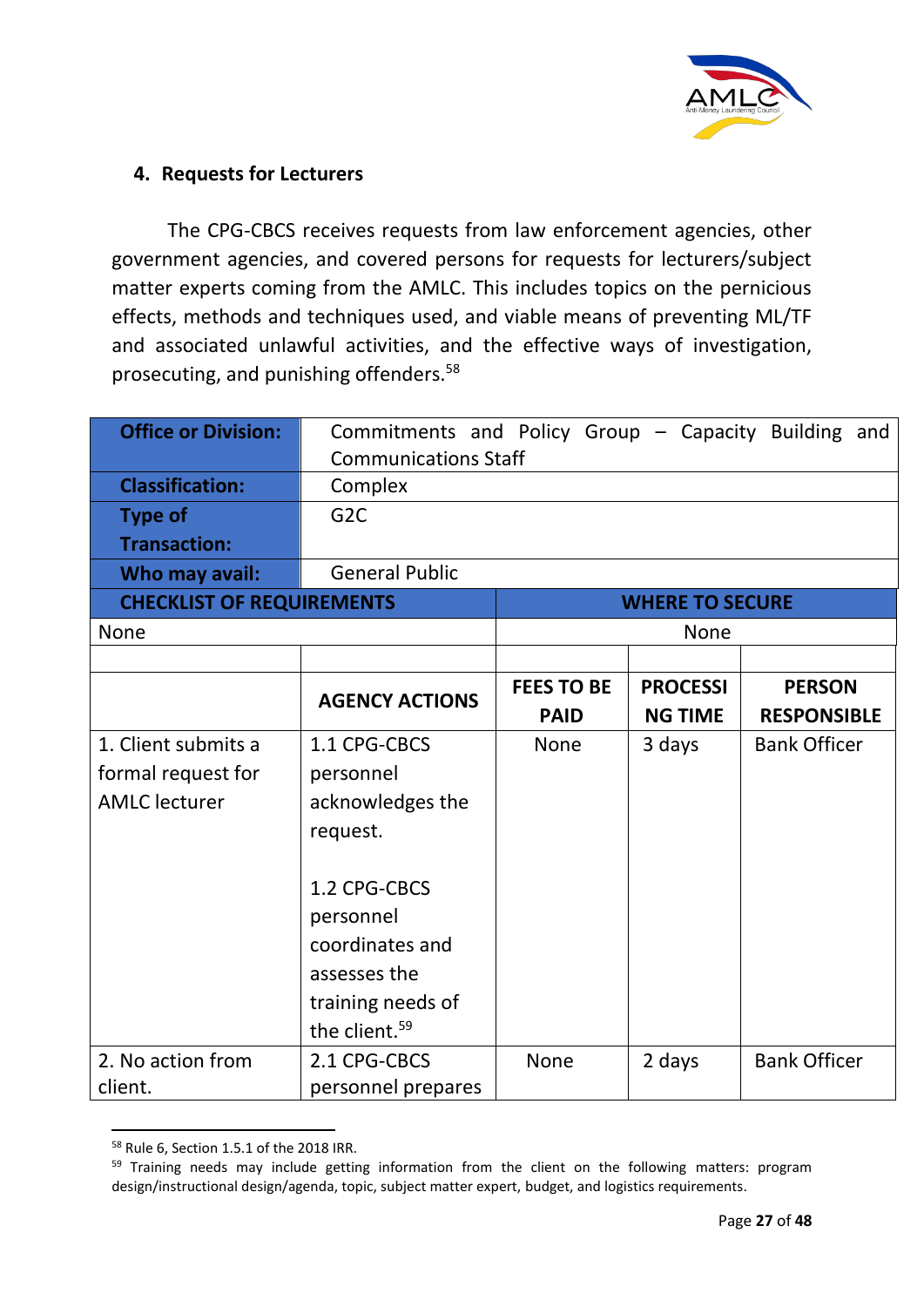![](_page_28_Picture_0.jpeg)

|                                 | a memorandum or<br>electronic mail to<br>route to the<br>requested<br>lecturer/subject<br>matter expert.<br>2.2 Subject matter<br>expert confirms<br>availability of<br>schedule to the<br><b>CPG-CBCS</b><br>personnel. <sup>60</sup> |      |        |               |
|---------------------------------|----------------------------------------------------------------------------------------------------------------------------------------------------------------------------------------------------------------------------------------|------|--------|---------------|
| 3. Client is notified           | 3.1 CPG-CBCS                                                                                                                                                                                                                           | None | 2 days | Bank Officer, |
| through e-mail <sup>61</sup> of | personnel prepares                                                                                                                                                                                                                     |      |        | CPG-CBC;      |
| the available lecturer.         | the Letter Reply.                                                                                                                                                                                                                      |      |        | Executive     |
|                                 |                                                                                                                                                                                                                                        |      |        | Director or   |
|                                 | 3.2 Executive                                                                                                                                                                                                                          |      |        | Officer-in-   |
|                                 | Director, AMLC                                                                                                                                                                                                                         |      |        | Charge, AMLC  |
|                                 | signs the Letter                                                                                                                                                                                                                       |      |        |               |
|                                 | reply.                                                                                                                                                                                                                                 |      |        |               |
|                                 | 3.3 CPG-CBCS                                                                                                                                                                                                                           |      |        |               |
|                                 | releases the Letter                                                                                                                                                                                                                    |      |        |               |
|                                 | Reply to the client.                                                                                                                                                                                                                   |      |        |               |
|                                 | Total:                                                                                                                                                                                                                                 |      | 7 days |               |
|                                 |                                                                                                                                                                                                                                        |      |        |               |

# **5. Requests for Training Events**

The CPG-CBCS receives requests from law enforcement agencies, other government agencies, and covered persons to conduct AML/CTF training events.

| <b>Office or Division:</b> | Commitments and Policy Group – Capacity Building and<br><b>Communications Staff</b> |
|----------------------------|-------------------------------------------------------------------------------------|
| <b>Classification:</b>     | <b>Highly Technical</b>                                                             |

 $60$  May be conducted simultaneously with the preparation of the Memorandum/e-mail

 $61$  Personal service of the Letter Reply is available, upon request of the client.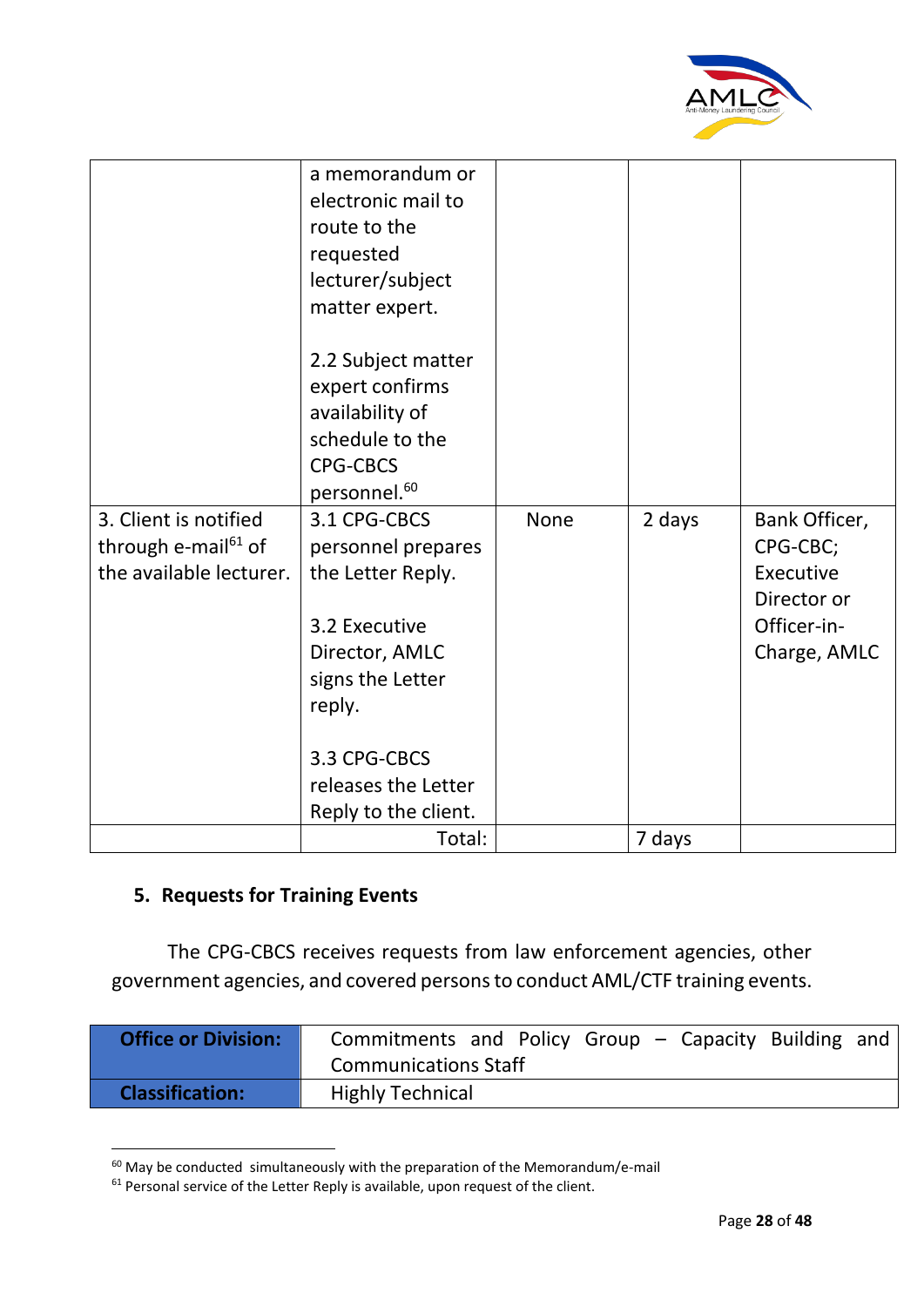![](_page_29_Picture_0.jpeg)

| <b>Type of</b>                   | G2B, G2G                                                                                                        |                        |                 |                     |  |
|----------------------------------|-----------------------------------------------------------------------------------------------------------------|------------------------|-----------------|---------------------|--|
| <b>Transaction:</b>              |                                                                                                                 |                        |                 |                     |  |
| Who may avail:                   | Law enforcement agencies;                                                                                       |                        |                 |                     |  |
|                                  | Other government agencies;                                                                                      |                        |                 |                     |  |
|                                  | Persons supervised or regulated by the Bangko Sentral ng<br>Pilipinas (BSP);                                    |                        |                 |                     |  |
|                                  | Persons supervised or regulated by the Securities and Exchange<br>Commission (SEC);                             |                        |                 |                     |  |
|                                  | Persons supervised or regulated by the Insurance Commission                                                     |                        |                 |                     |  |
|                                  | (IC);                                                                                                           |                        |                 |                     |  |
|                                  | Jewelry dealers in precious metals;                                                                             |                        |                 |                     |  |
|                                  | Jewelry dealers in precious stones;                                                                             |                        |                 |                     |  |
|                                  | Company service providers as described under Section 3(a)(6) of<br>the AMLA,                                    |                        |                 |                     |  |
|                                  | Persons as described under Section 3(a)(7) of the AMLA;                                                         |                        |                 |                     |  |
|                                  | Casinos, including internet and ship-based casinos with respect                                                 |                        |                 |                     |  |
|                                  | to their casino cash transactions related to their gaming                                                       |                        |                 |                     |  |
|                                  | operations;                                                                                                     |                        |                 |                     |  |
|                                  | <b>Real Estate Developers;</b>                                                                                  |                        |                 |                     |  |
|                                  | Real Estate Brokers; and                                                                                        |                        |                 |                     |  |
|                                  | Offshore gaming operators, as well as their service providers,                                                  |                        |                 |                     |  |
|                                  | supervised, accredited or regulated by the Philippine<br>Amusement and Gaming Corporation (PAGCOR) or any other |                        |                 |                     |  |
|                                  | government agency                                                                                               |                        |                 |                     |  |
| <b>CHECKLIST OF REQUIREMENTS</b> |                                                                                                                 | <b>WHERE TO SECURE</b> |                 |                     |  |
| None                             |                                                                                                                 |                        | None            |                     |  |
|                                  |                                                                                                                 |                        |                 |                     |  |
|                                  | <b>AGENCY ACTIONS</b>                                                                                           | <b>FEES TO BE</b>      | <b>PROCESSI</b> | <b>PERSON</b>       |  |
|                                  |                                                                                                                 | <b>PAID</b>            | <b>NG TIME</b>  | <b>RESPONSIBLE</b>  |  |
| 1. Client submits a              | 1.1 CPG-CBCS                                                                                                    | <b>None</b>            | 15 days         | <b>Bank Officer</b> |  |
| formal request or                | personnel                                                                                                       |                        |                 |                     |  |
| through electronic               | acknowledges the                                                                                                |                        |                 |                     |  |
| mail for AML/CTF                 | request.                                                                                                        |                        |                 |                     |  |
| training event.                  |                                                                                                                 |                        |                 |                     |  |
|                                  | 1.2 CPG-CBCS                                                                                                    |                        |                 |                     |  |
|                                  | personnel                                                                                                       |                        |                 |                     |  |
|                                  | coordinates and                                                                                                 |                        |                 |                     |  |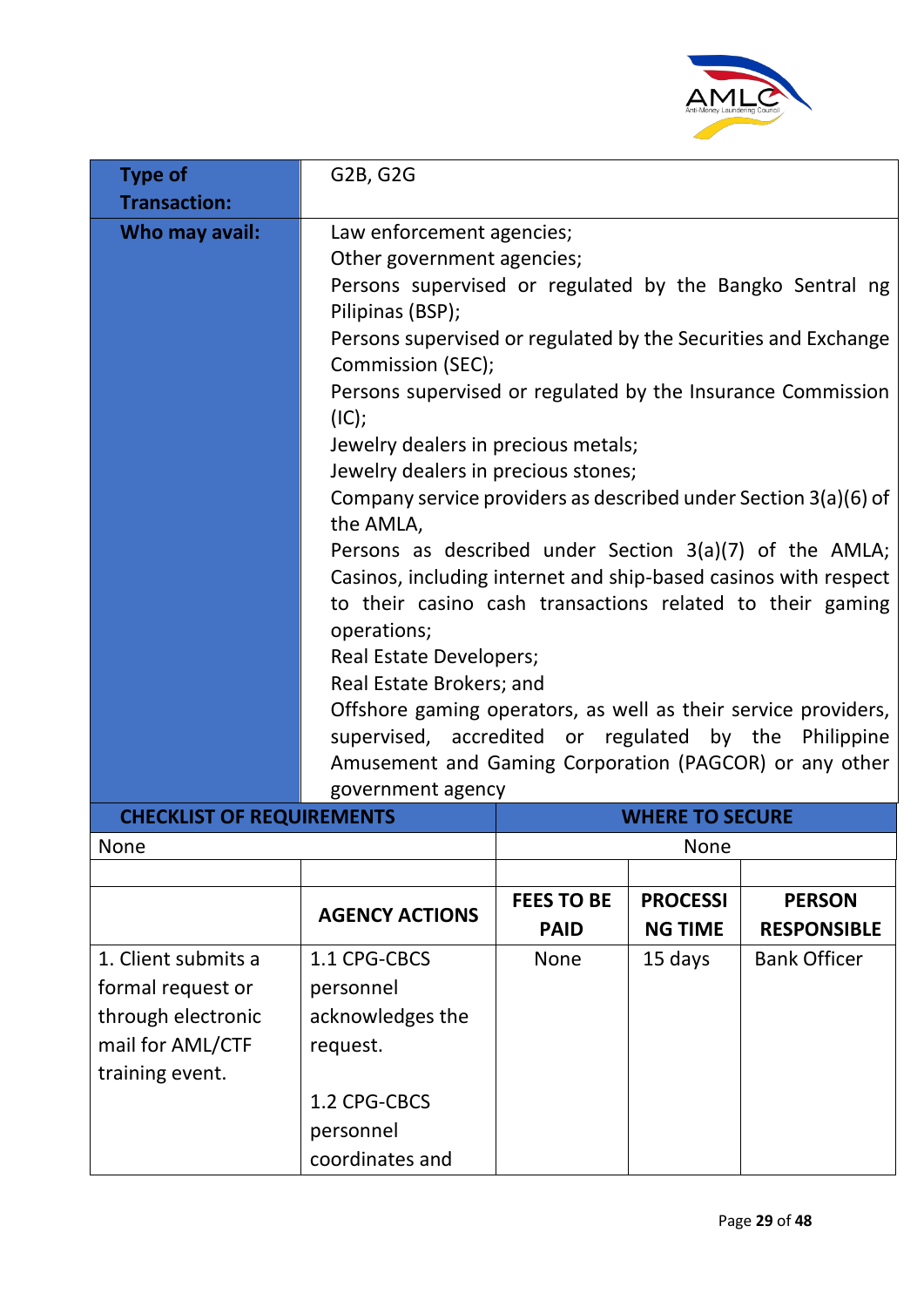![](_page_30_Picture_0.jpeg)

|                                 | assesses the                    |             |         |               |
|---------------------------------|---------------------------------|-------------|---------|---------------|
|                                 | training needs of               |             |         |               |
|                                 | the client. <sup>62</sup>       |             |         |               |
| 2. No action from               | 2.1 CPG-CBCS                    | <b>None</b> | 3 days  | Bank Officer, |
| client.                         | personnel prepares              |             |         | CPG-CBC;      |
|                                 | a memorandum                    |             |         | Executive     |
|                                 | regarding the                   |             |         | Director or   |
|                                 | finalized details for           |             |         | Officer-in-   |
|                                 | the conduct of the              |             |         | Charge, AMLC  |
|                                 | AML/CTF training. <sup>63</sup> |             |         |               |
|                                 |                                 |             |         |               |
|                                 | 2.2 Executive                   |             |         |               |
|                                 | Director, AMLC                  |             |         |               |
|                                 | decides on the                  |             |         |               |
|                                 | request for                     |             |         |               |
|                                 | <b>AML/CTF training</b>         |             |         |               |
|                                 | event.                          |             |         |               |
| 3. Client is notified           | 3.1 CPG-CBCS                    | <b>None</b> | 2 days  | Bank Officer, |
| through e-mail <sup>64</sup> of | personnel                       |             |         | CPG-CBC;      |
| the scheduled                   | communicates the                |             |         | Executive     |
| training event.                 | final schedule of               |             |         | Director or   |
|                                 | the training event.             |             |         | Officer-in-   |
|                                 |                                 |             |         | Charge, AMLC  |
|                                 | Total:                          |             | 20      |               |
|                                 |                                 |             | working |               |
|                                 |                                 |             | days    |               |

<sup>&</sup>lt;sup>62</sup> Training needs may include getting information from the client on the following matters: program design/instructional design/agenda, topic, subject matter expert, budget, and logistics requirements.

<sup>&</sup>lt;sup>63</sup> If a formal Letter Reply is needed, the CPG-CBCS personnel also includes the draft Letter Reply with the Memorandum for approval.

<sup>&</sup>lt;sup>64</sup> Personal service of the Letter Reply is available, upon request of the client.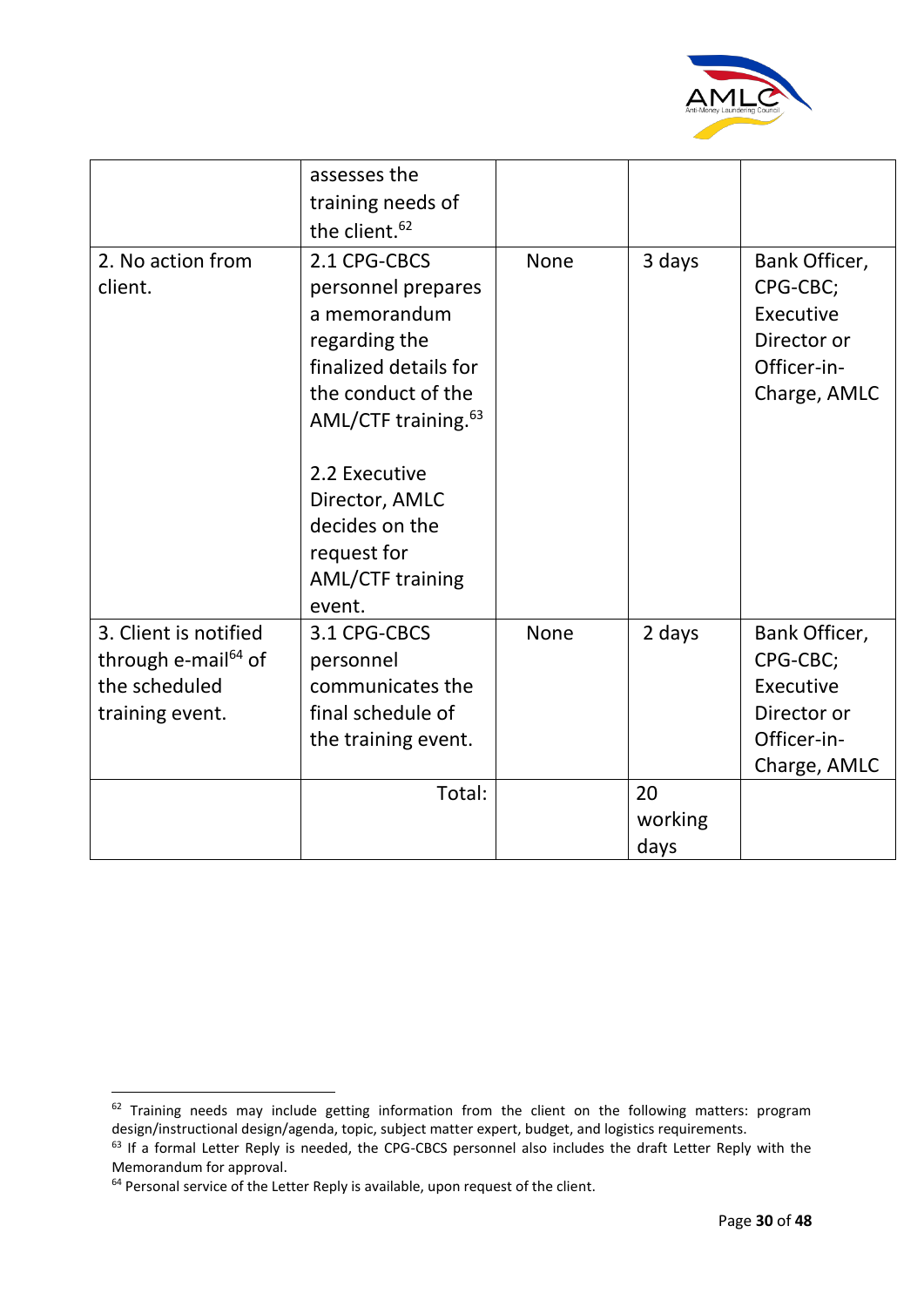![](_page_31_Picture_0.jpeg)

# Counseling, Adjudication, and Mutual Legal Assistance Unit (CAMU) External Services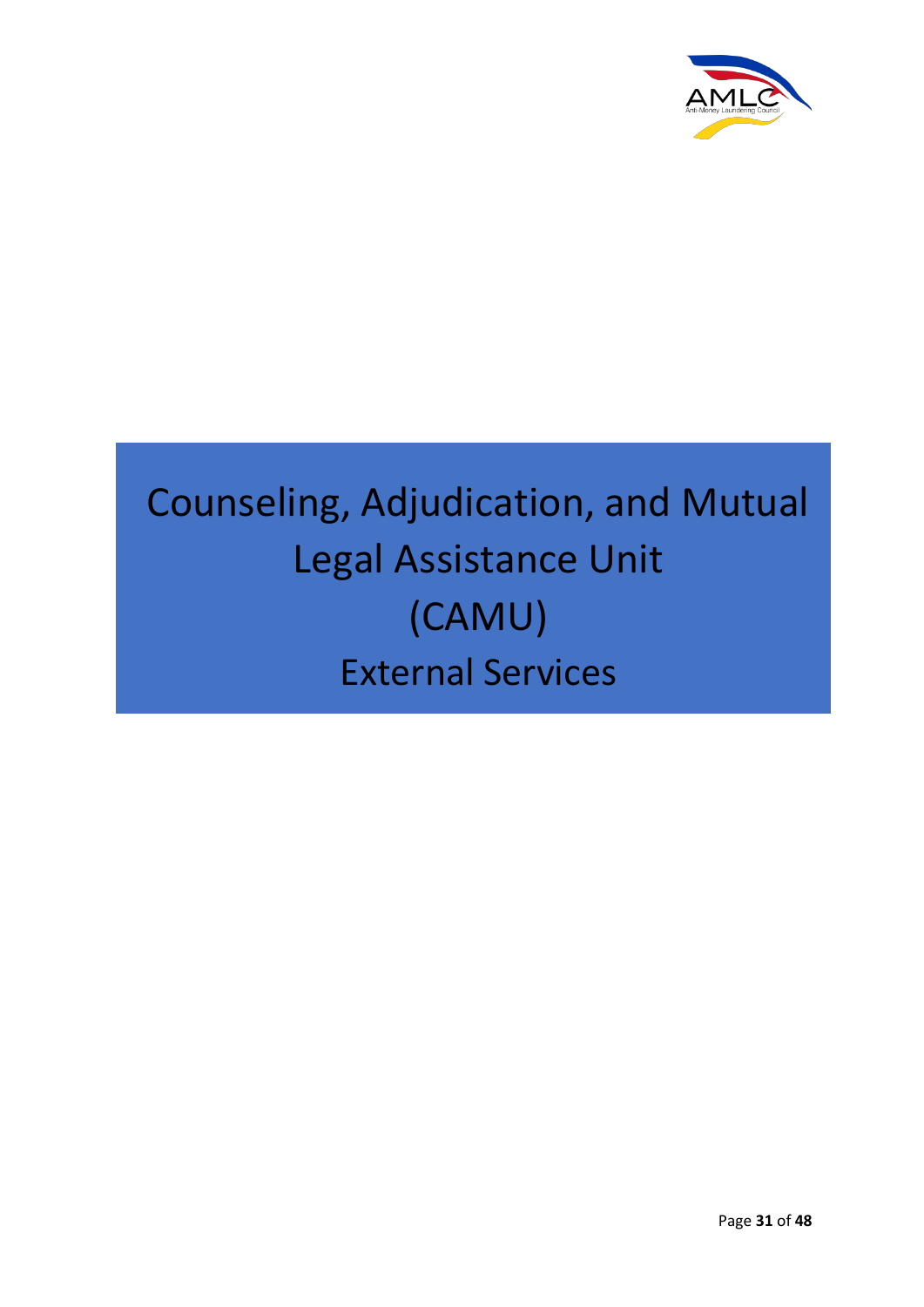![](_page_32_Picture_0.jpeg)

# **1. Requests under Executive Order No. 02, series of 2016 through the Freedom of Information (FOI) Portal**

The CAMU receives requests for information under Executive Order No. 02, series of 2016 pursuant to Section 7, Article III of the Constitution on the right of the people to information on matters of public concern. The AMLC issued its own updated FOI Manual<sup>65</sup> incorporating the guidelines and procedures for the requests. This process is included in this Updated Citizen's Charter for consistency purposes.

| <b>Office or Division:</b>                  | Counseling, Adjudication and Mutual Legal Assistance Unit |                                                  |                        |                    |  |  |
|---------------------------------------------|-----------------------------------------------------------|--------------------------------------------------|------------------------|--------------------|--|--|
| <b>Classification:</b>                      | Highly Technical <sup>66</sup>                            |                                                  |                        |                    |  |  |
| <b>Type of</b>                              | G <sub>2</sub> C                                          |                                                  |                        |                    |  |  |
| <b>Transaction:</b>                         |                                                           |                                                  |                        |                    |  |  |
| Who may avail:                              | <b>General Public</b>                                     |                                                  |                        |                    |  |  |
|                                             |                                                           |                                                  |                        |                    |  |  |
| <b>CHECKLIST OF REQUIREMENTS</b>            |                                                           |                                                  | <b>WHERE TO SECURE</b> |                    |  |  |
| FOI Request Form (for physical requests)    | Accessible at                                             |                                                  |                        |                    |  |  |
|                                             | http://www.amlc.gov.ph/index.php/ho                       |                                                  |                        |                    |  |  |
|                                             | me/12transparency/2transparency or at                     |                                                  |                        |                    |  |  |
|                                             | Reception Area of the AMLC                                |                                                  |                        |                    |  |  |
| Valid e-mail address                        |                                                           | From the requestor                               |                        |                    |  |  |
| <b>Valid Government Identification Card</b> |                                                           |                                                  | From the requestor     |                    |  |  |
|                                             |                                                           |                                                  |                        |                    |  |  |
|                                             | <b>AGENCY ACTIONS</b>                                     | <b>FEES TO BE</b>                                | <b>PROCESSI</b>        | <b>PERSON</b>      |  |  |
|                                             |                                                           | <b>PAID</b>                                      | <b>NG TIME</b>         | <b>RESPONSIBLE</b> |  |  |
| 1. Requestor fills out                      | 1. FOI Receiving                                          | Legal Officer <sup>68</sup><br><b>None</b><br>10 |                        |                    |  |  |
| FOI Request Form or                         | Officer                                                   |                                                  | minutes                |                    |  |  |
|                                             | acknowledges the                                          |                                                  |                        |                    |  |  |

<sup>&</sup>lt;sup>65</sup>Accessible at the AMLC's website at

http://www.amlc.gov.ph/index.php/home/12transparency/2transparency.

<sup>&</sup>lt;sup>66</sup> Under Section 9(d), Executive Order No. 02, series of 2016, all requests for information on matters of public concern shall be acted upon within fifteen (15) days from receipt of the request.

<sup>&</sup>lt;sup>68</sup> This Legal Officer is also designated as the FOI Receiving Officer by virtue of an Office Order. This does not preclude further amendments made to the Office Order.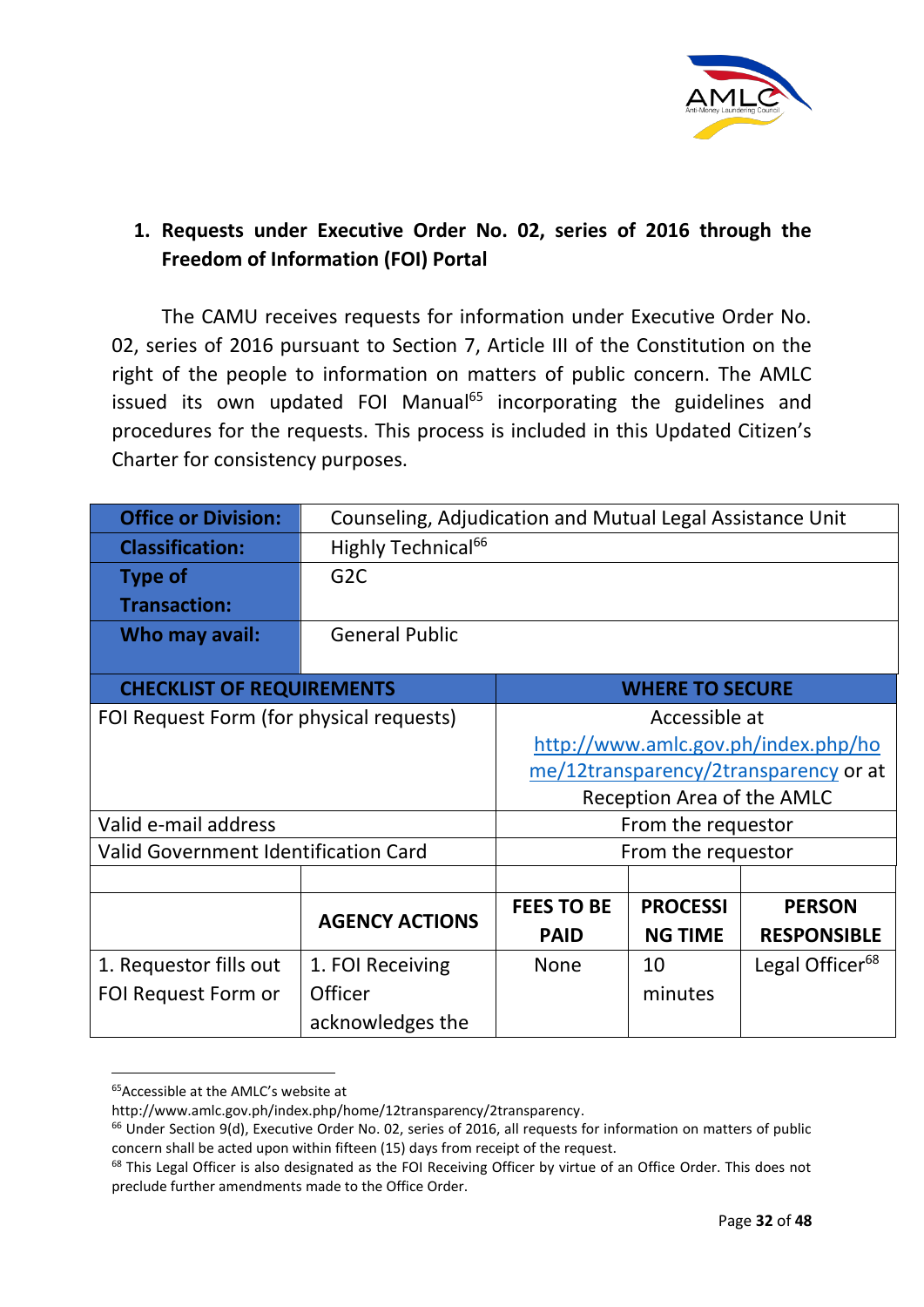![](_page_33_Picture_0.jpeg)

| lodges the request in           | request <sup>67</sup> and                                                                                                                                                                                                                                                                                                            |             |         |                                                                                               |
|---------------------------------|--------------------------------------------------------------------------------------------------------------------------------------------------------------------------------------------------------------------------------------------------------------------------------------------------------------------------------------|-------------|---------|-----------------------------------------------------------------------------------------------|
| the FOI Portal                  | assigns the request                                                                                                                                                                                                                                                                                                                  |             |         |                                                                                               |
|                                 | to a Legal Officer.                                                                                                                                                                                                                                                                                                                  |             |         |                                                                                               |
| 2. No action from<br>requestor. | 2.1 Legal Officer<br>prepares the<br>Memorandum with<br>the proposed<br>response for the<br>request for<br>information.<br>The Memorandum<br>shall recommend<br>denial of the<br>request to the<br><b>Updated FOI</b><br>Manual. <sup>69</sup><br>2.2 Memorandum<br>is referred to the<br>CAMU Head and<br>Freedom of<br>Information | <b>None</b> | 14 days | Legal Officer,<br>CAMU;<br>Director,<br>$OED^{71}$ ;<br>Executive<br>Director,<br><b>AMLC</b> |

<sup>&</sup>lt;sup>67</sup> This reference a complete request made provided with sufficient identification of the requestor. Any incomplete documents submitted physically and through the FOI portal shall not be accepted for actual processing of the request and shall not be counted towards the processing time of this step. Under Section 6 of the Updated FOI Manual, the AMLC is not obliged to act on the request until the requestor submits the requested clarificatory details. If no clarification is received from the party after sixty (60) working days, the request shall be closed.

<sup>&</sup>lt;sup>69</sup> The following are the grounds for denial under Section 14 of the Updated FOI Manual:

a. AMLC does not have the information requested;

b. Information requested contains sensitive personal information protected by the Data Privacy Act of 2021;

c. Information requested is part of intelligence-gathering functions of the AMLC and partner government agencies;

d. Information requested pertains to the names and personal details of AMLC personnel;

e. Request is unreasonable, subsequently identical or substantially similar request from the same requesting party whose request has been previously granted or denied.

Section 4 of the FOI Updated Manual also states that the request is denied when the information falls under any of the exceptions to the right of access to information enumerated in Office of the President (OP) Memorandum Circular (MC) No. 89 on Updating the Inventory of Exceptions to the Right to Access of Information Under EO No. 2, series of 2016.

 $71$  The Director, OED is designated as the FOI Decision Maker under an Office Order. This does not preclude further amendments made to the Office Order.